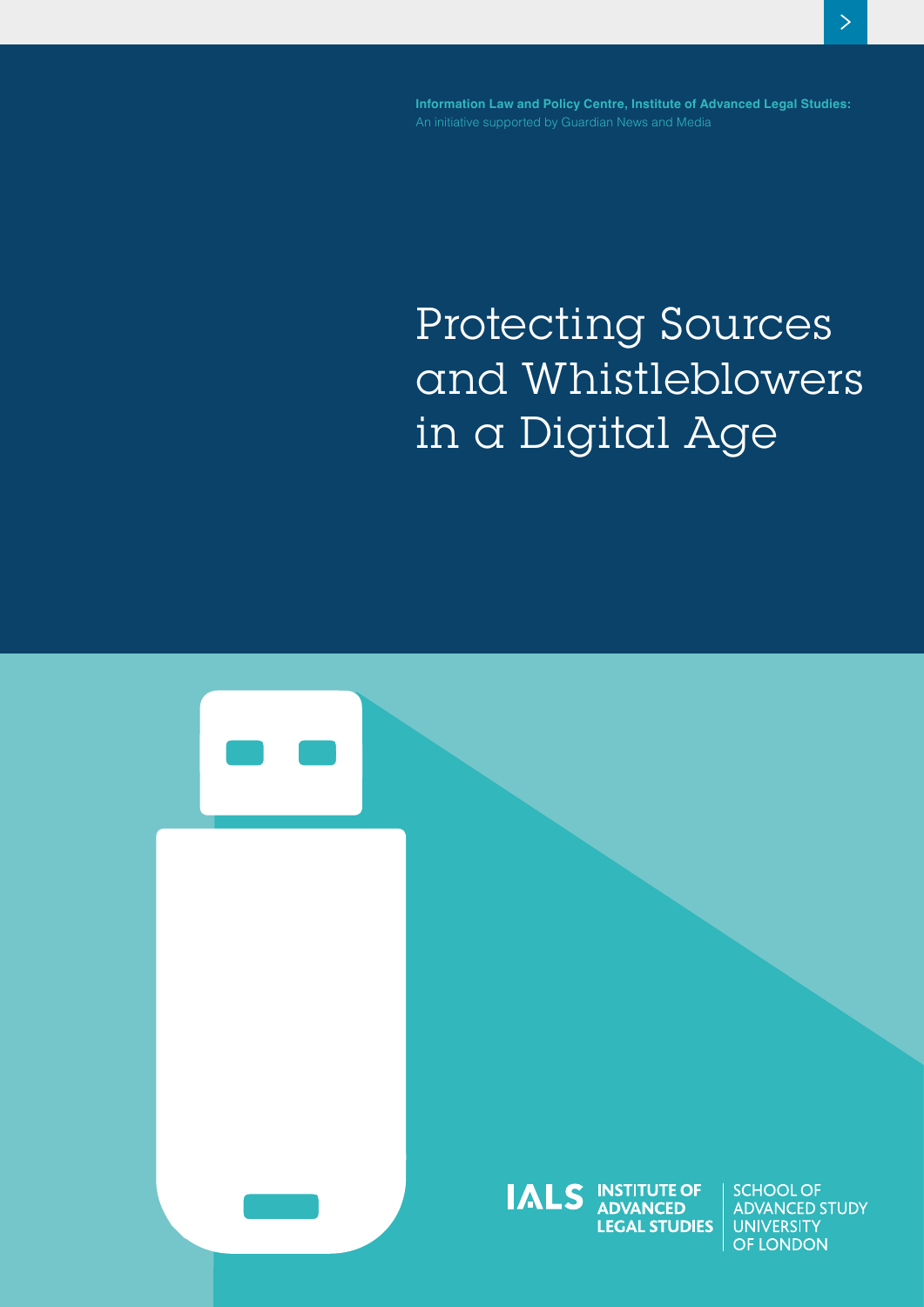| Foreword                                                     | З  |  |
|--------------------------------------------------------------|----|--|
| Summary                                                      | 4  |  |
| Background                                                   | 6  |  |
| The legal framework for<br>source protection                 | 7  |  |
| Concerns arising from the<br>legal framework                 | 11 |  |
| Definitional difficulties                                    | 14 |  |
| Other legal concerns relating<br>to ownership of information | 16 |  |
| <b>Practical considerations</b>                              | 17 |  |
| Technological factors                                        | 20 |  |
| 10 recommendations                                           | 21 |  |
| For policy action                                            | 21 |  |
| For journalists and organisations                            | 21 |  |
| For researchers and NGOs                                     | 22 |  |
| Future plans                                                 | 23 |  |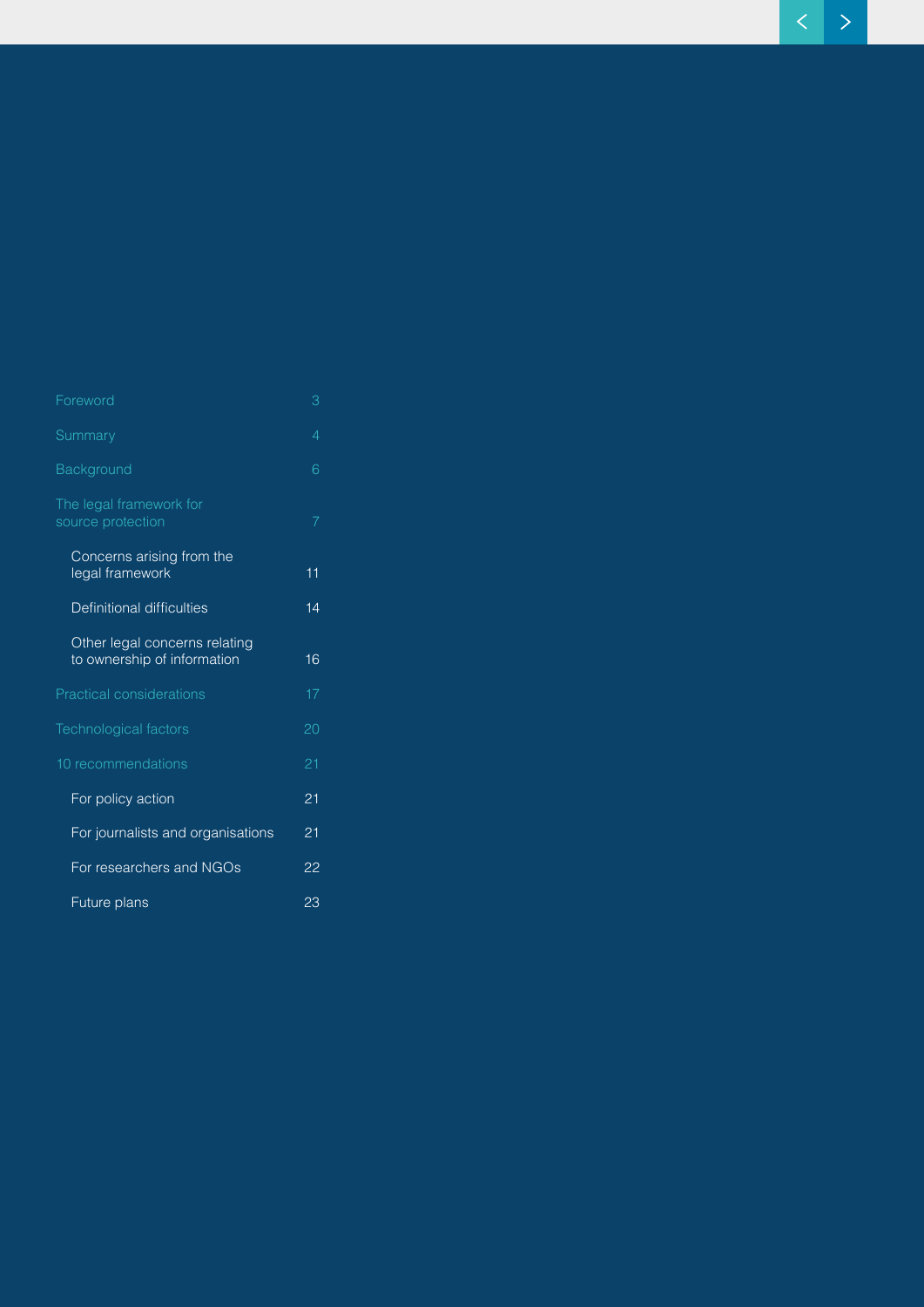Developments in digital technology open up vast opportunities for news organisations to create and distribute journalism in new ways. The process of journalistic investigation has changed too. The laptop and phone play as important a role in the life of an investigative reporter as the notebook once did.

Contact with a source is now as likely to happen digitally as in person. We create vast tracts of data - from internet connection records to communications data – and this information can tell interested parties everything about a reporter, the story they're pursuing, and the source they're protecting.

But, while the process may have changed, we still tell the same kinds of stories: scrutinising those in power; exposing wrongdoing; and working in the public interest. Our journalism continues to rely on an ability to offer protection and anonymity for sources and whistleblowers. Evidence from sources lay behind our reporting of tax transgressions in the Panama Papers and behind enabling ex-footballers to tell their stories of abuse in the sports youth system.

I'm delighted that the Guardian has supported the Institute of Advanced Legal Studies in analysing how technological advances expose journalists and their sources to interference by state actors, corporate entities or individuals.

As this report sets out, it is imperative that we all continue to call on those in power to improve our legal framework on a number of fronts. At a time when journalistic protections are more important than ever, the UK Parliament has just passed an act that brings in one of the most draconian surveillance regimes anywhere in the world, with the Investigatory Powers Act. It enables law enforcement and agencies to access journalists' data without the journalist ever knowing.

As we continue to press for more protections from policymakers, we must also do everything we can to help ourselves, embracing a new age of technology with care. Alongside our sources, we must continue to uncover the truth.

Katharine Viner Editor-in-chief, Guardian News and Media

### **Foreword**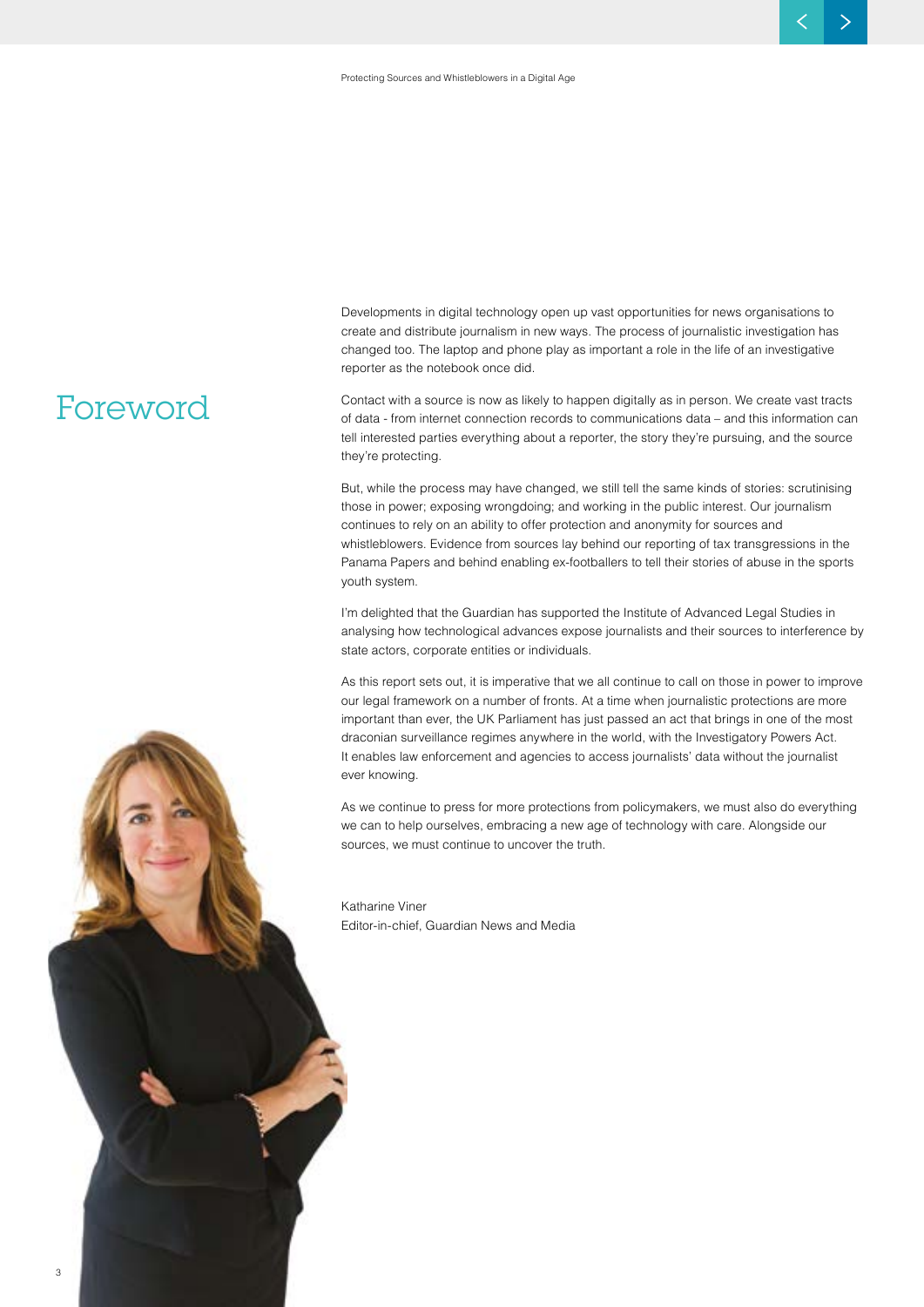This brief reports on a research initiative on confidential source and whistleblower protection led by researchers at the Information Law and Policy Centre at the Institute of Advanced Legal Studies. It includes the findings of discussions with a specialist group of 25 investigative journalists, representatives from relevant NGOs and media organisations, media lawyers and specialist researchers in September 2016.

#### Main findings

- The UK Government has, in recent years, pursued a number of policies and legislative proposals that have substantially weakened protections for sources. Most urgently, these include the Investigatory Powers Act that has recently become law and the Digital Economy Bill currently being considered by Parliament.
- Technological change means that journalists, freelancers and publications are faced with previously unprecedented difficulties in protecting their sources. The technological protections for sources have not kept pace with the ability of states and other actors to use technology to intercept or monitor communications.
- Although a number of domestic and European legal protections exist for the protection of confidential sources, their effectiveness is considerably weakened by technology that provides an easy route to information; and the use of covert powers to which journalists and sources may be oblivious.
- Working investigative journalists and media lawyers, many with several decades of experience, are profoundly concerned about the growing technological and legal vulnerability of confidential sources including whistleblowers, the protection of whom is essential to the pursuit of responsible journalism in the public interest.

• There is a need to strengthen whistleblower protection legislation in the UK.

**25 investigative journalists, representatives from relevant NGOs and media organisations, media lawyers and specialist researchers**

### **Summary**

4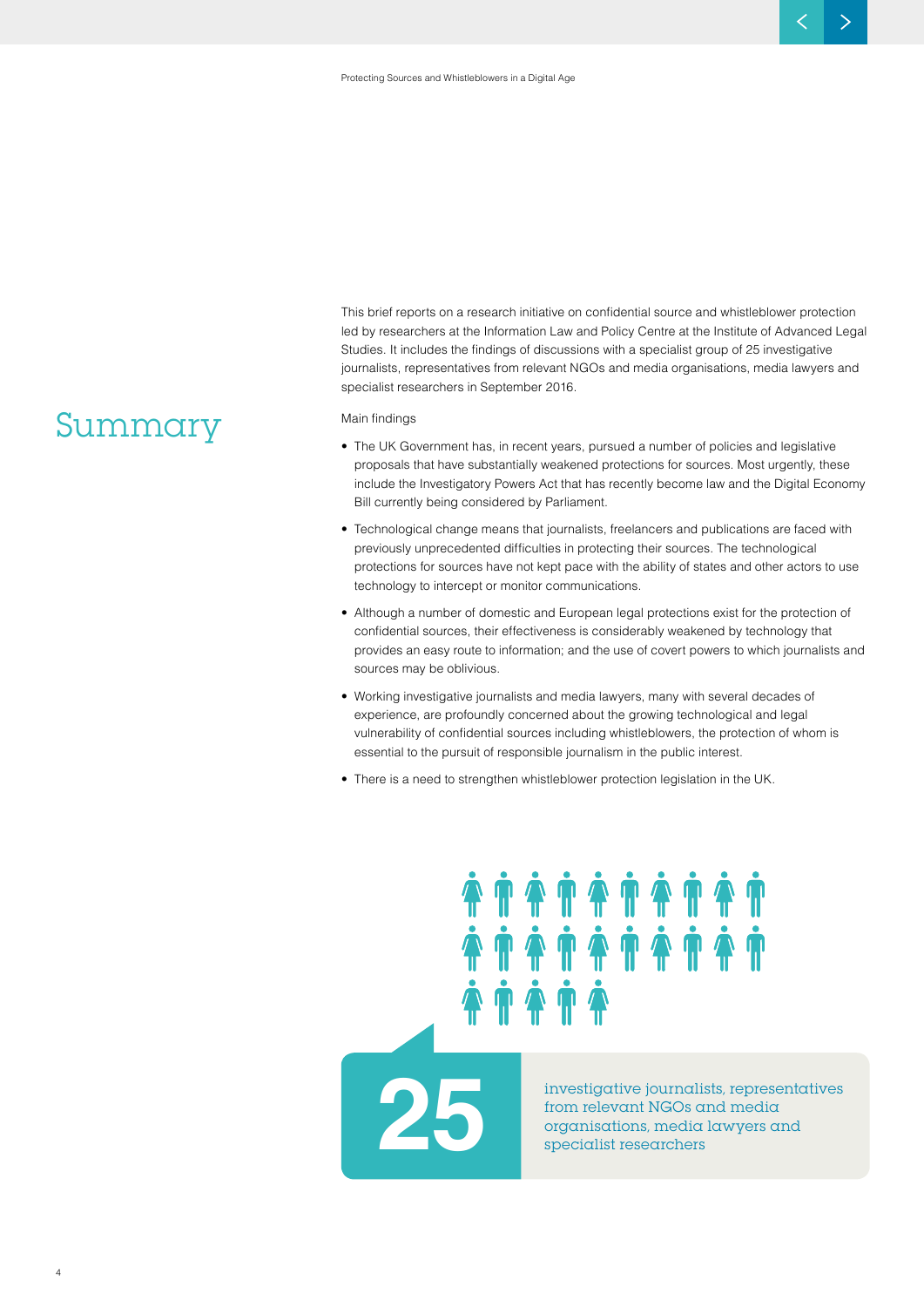### **Summary of 10 recommendations**

We recommend that policymakers and lawmakers:

- 1 Guarantee that the Investigatory Powers Act Codes of Practice sufficiently protect journalists and their anonymous sources, in ways compliant with the UK's international human rights obligations.
- 2 Make certain that the judicial oversight regimes are designed and operate in way that sufficiently protects journalists and their anonymous sources.
- 3 Ensure that Part V of the Digital Economy Bill is amended, so that it does not criminalise appropriate disclosures by whistleblowers operating in the public interest.1

We recommend that journalists and news organisations:

- 4 Review and strengthen policies on secure technology, source care and protection.
- 5 Review how journalists engage with sources that wish to remain anonymous.
- 6 Offer or seek training on working with confidential sources to make journalists and sources aware of the practicalities and limitations of source care and protection.

We recommend that researchers and NGOs:

- 7 Examine the merits of extending public interest defences for whistleblowers.
- 8 Analyse and see what can be learnt from whistleblowing legislation in other territories.
- 9 Seek adequate definitions of journalism and journalists, and evaluate whether this can help the drafting of source protection laws.
- 10 Produce a public log of cases where source protection is breached, and in what ways.

#### **Future plans**

The authors of this report propose to:

- Set up a mailing list for the group which convened to produce this report, to enable a rapid and well informed response to policy developments.
- Explore the possibility of future research and research impact funding to build on the findings of this meeting and other relevant projects.
- Undertake further empirical research and provide periodic updates on the severity of the threat to source protection in 2017.
- Encourage the formation of an all-party group in Parliament which would have the capacity to highlight and examine issues of source protection and related threats to public interest journalism.
- Add further resources to a project website page, where this report will be published.

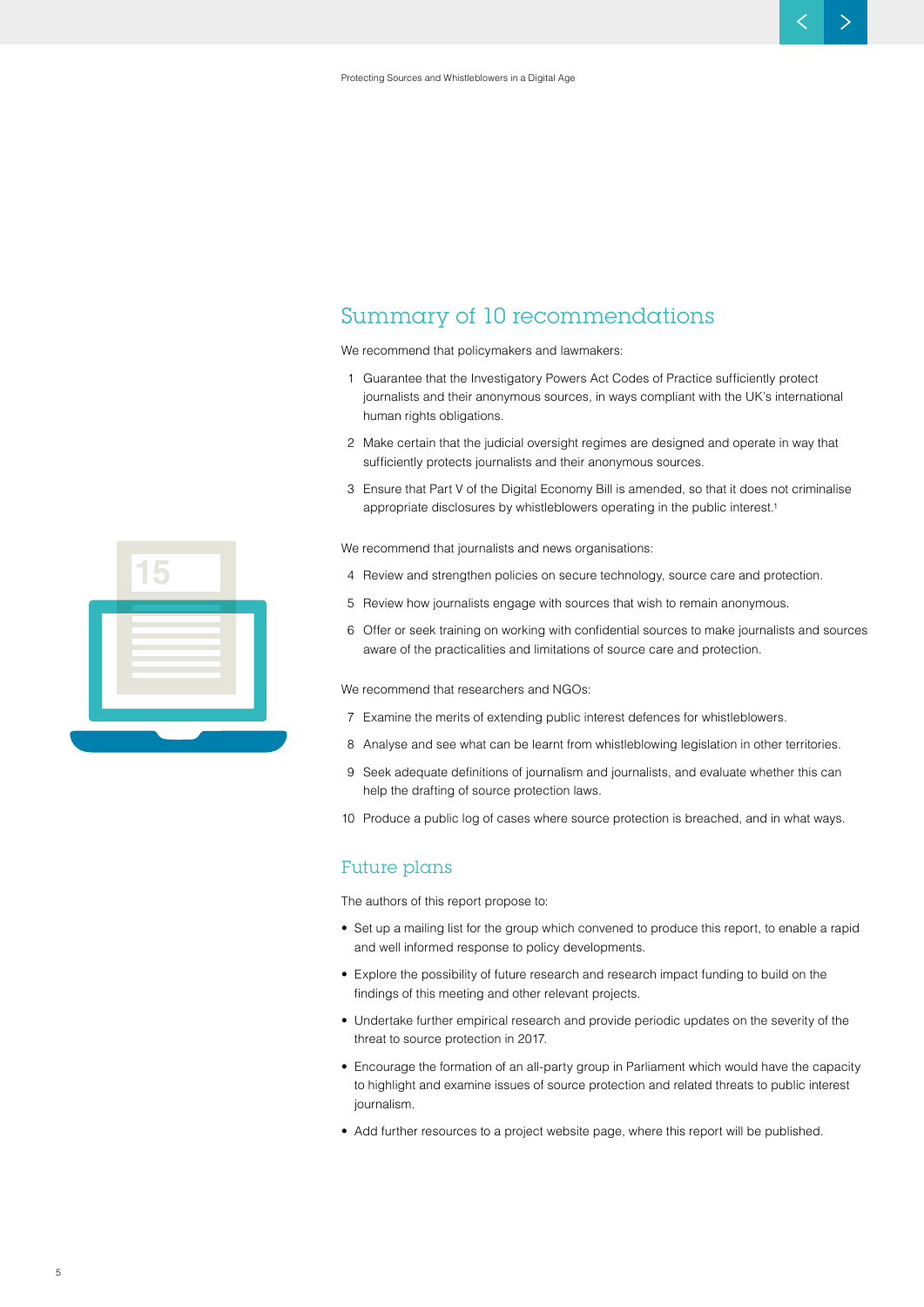### **Background**

It is well established that a journalist has a moral imperative to protect confidential sources. This is a principle that is explicitly stated in the National Union of Journalists code of conduct. But achieving this has not always been easy. Recent technological developments have exacerbated these difficulties. Increasingly, journalists have become aware that any digital or other direct contact with a source who wishes to remain anonymous can make keeping a promise of confidentiality very difficult; it may not be practically possible given the technical tools and legal powers available to police and other authorities.<sup>2</sup> These difficulties have been brought into stark focus during contemporary debates about surveillance in the UK. Journalistic sources, and journalists, are increasingly vulnerable to being identified by state agencies and other actors.

There is another side to this coin: it has always been difficult for concerned individuals to report wrongdoing – whether to journalists or to others – from within organisations without attracting unfair retribution. Digital communication technology increases these difficulties, should the whistleblower want to communicate their concerns anonymously or confidentially to a journalist.

This is a multifaceted issue. There are a number of different types of risk that arise, and a range of different people who bear these risks. Legally, there are a variety of domestic and international laws that affect the position of contemporary whistleblowers, journalists, not-for-profit campaigners and other individuals working to expose information in the public interest and to hold those with political, economic and commercial power to account. Moreover, it must be recognised that another facet of the issue is that not all journalistic outputs may be considered to be in the public interest when taken in isolation.

Within this context, researchers at the Information Law and Policy Centre<sup>3</sup> convened a meeting of 25 investigative journalists, representatives from relevant NGOs and media organisations, media lawyers and specialist researchers.

The meeting on 16th September 2016 was held at the Institute of Advanced Legal Studies in London under Chatham House Rules, with the support of the policy team at Guardian News and Media. This brief summarises the main points made by different participants at the meeting, and in light of the views expressed the authors offer recommendations for changes that are deemed necessary to assist the protection of sources in digital environments. It is divided into four sections: the legal framework, practical considerations, technological factors, and possible initiatives.



6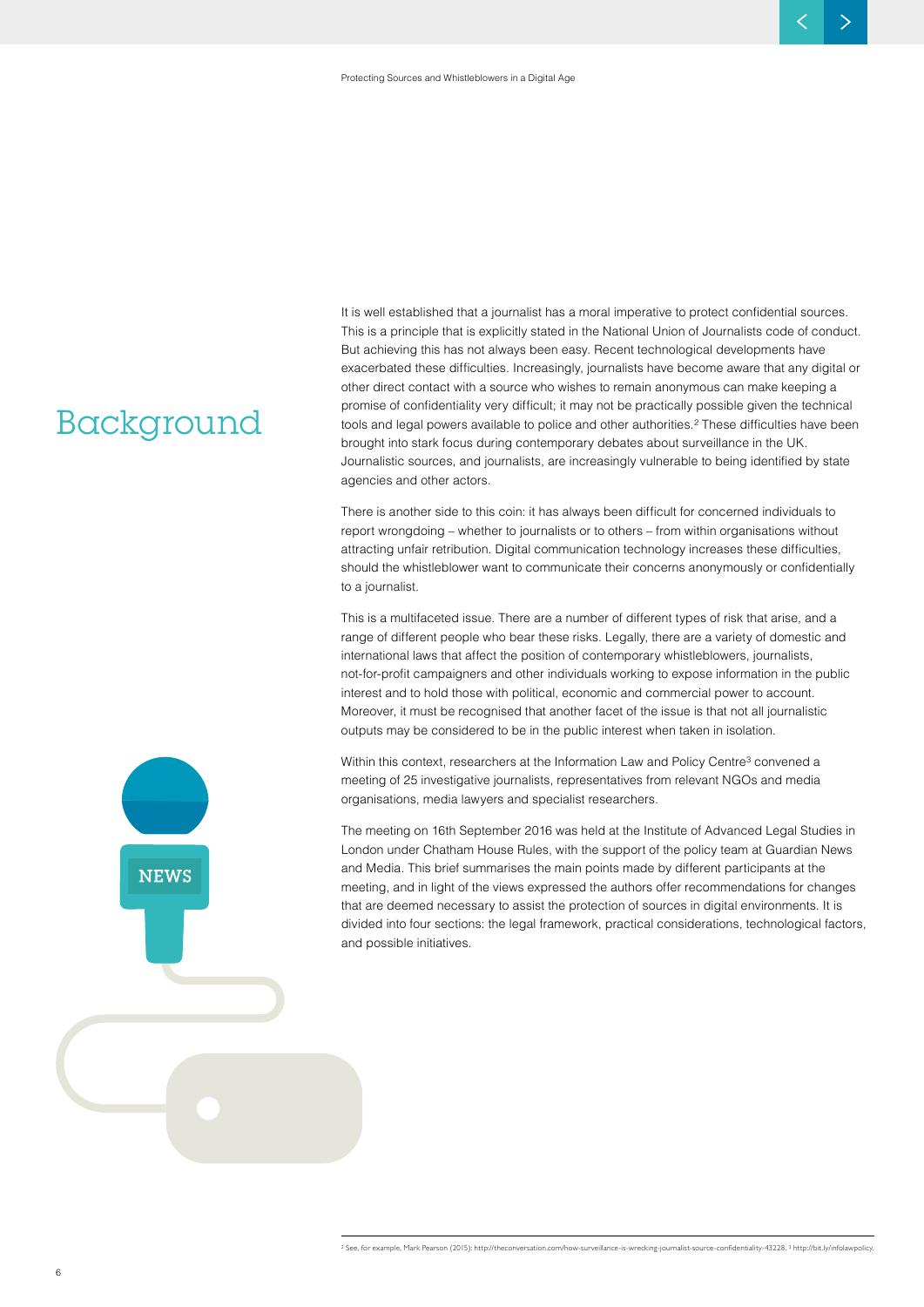Before the workshop, those who participated were directed to the overview of the law written by Gillian Phillips, head of editorial legal at The Guardian, which she had prepared for the European University Institute.4 This was supplemented by a more detailed account, which was provided orally at the meeting by Gillian Phillips and Andrew Scott, Associate Professor in Law at the London School of Economics and co-author of Newsgathering: Law, Regulation, and the Public Interest (OUP, 2016).

The account at the meeting started by identifying the core statement of principle on source protection set out in section 10 of the Contempt of Court Act 1981 (CCA 1981). This installs a default, although qualified, rule that journalists' sources and materials will be protected as a matter of law. (The complementary statute relevant to considerations of the protection of individuals who disclose public interest information (whistleblowers) is the Public Interest Disclosure Act 1998 – PIDA 1998). Section 10 CCA 1981 was – arguably at least – an advance on the common law that came before it. But in practical legal terms, it has by now been subsumed within article 10 of the European Convention on Human Rights (ECHR), which guarantees freedom of speech. This, of course, has been incorporated into English law by the Human Rights Act 1998.

The leading case on article 10 in this context is *Goodwin v UK.*<sup>5</sup> This holds, amongst other things, that:

'protection of journalistic sources is one of the basic conditions for press freedom… without such protection, sources may be deterred from assisting the press in informing the public on matters of public interest… the vital public-watchdog role of the press may be undermined and the ability of the press to provide accurate and reliable information may be adversely affected… such a measure cannot be compatible with Article 10 of the Convention unless it is justified by an overriding requirement in the public interest'.

However, these words have been honoured more in the breach, rather than in the observance, in UK case law, as the European Court of Human Rights (ECtHR) have repeatedly found that British judges are all too ready to afford access to journalistic sources.

The legal bases on which British judges afford such access varies. Different laws are relevant, depending on whether it is the state that is seeking information from a journalist, or whether the information is being sought by private individuals. Perhaps the most significant for private individuals is the power the court has to make *Norwich Pharmacal orders.*6 When granted, these place a journalist (or any other party mixed up in the tortious act of others) under a duty to assist, by providing information – including the identification of an alleged wrongdoer – to a claimant.7 A claimant can, therefore, ask a court to use this power to disclose the identity of a source, where it is asserted that the source has – for example – broken the duty of confidence he or she owes to the claimant, by providing a journalist with information. According to a participant with expertise in this area, there had not been any cases where the rights of the individual to disclose the information under PIDA have been expressly tested as against these powers.

## **The legal framework for source protection**

7

<sup>4</sup> http://bit.ly/sourceprotection. <sup>5</sup>(1996) 22 EHRR 123. <sup>6</sup>*Norwich Pharmacal co v Customs & Excise Commissioners* [1974] AC 133. 7 See, for example, *The Rugby* 

*Football Union v Consolidated Information Services Limited* (formerly Viagogo Limited) [2012] UKSC 55.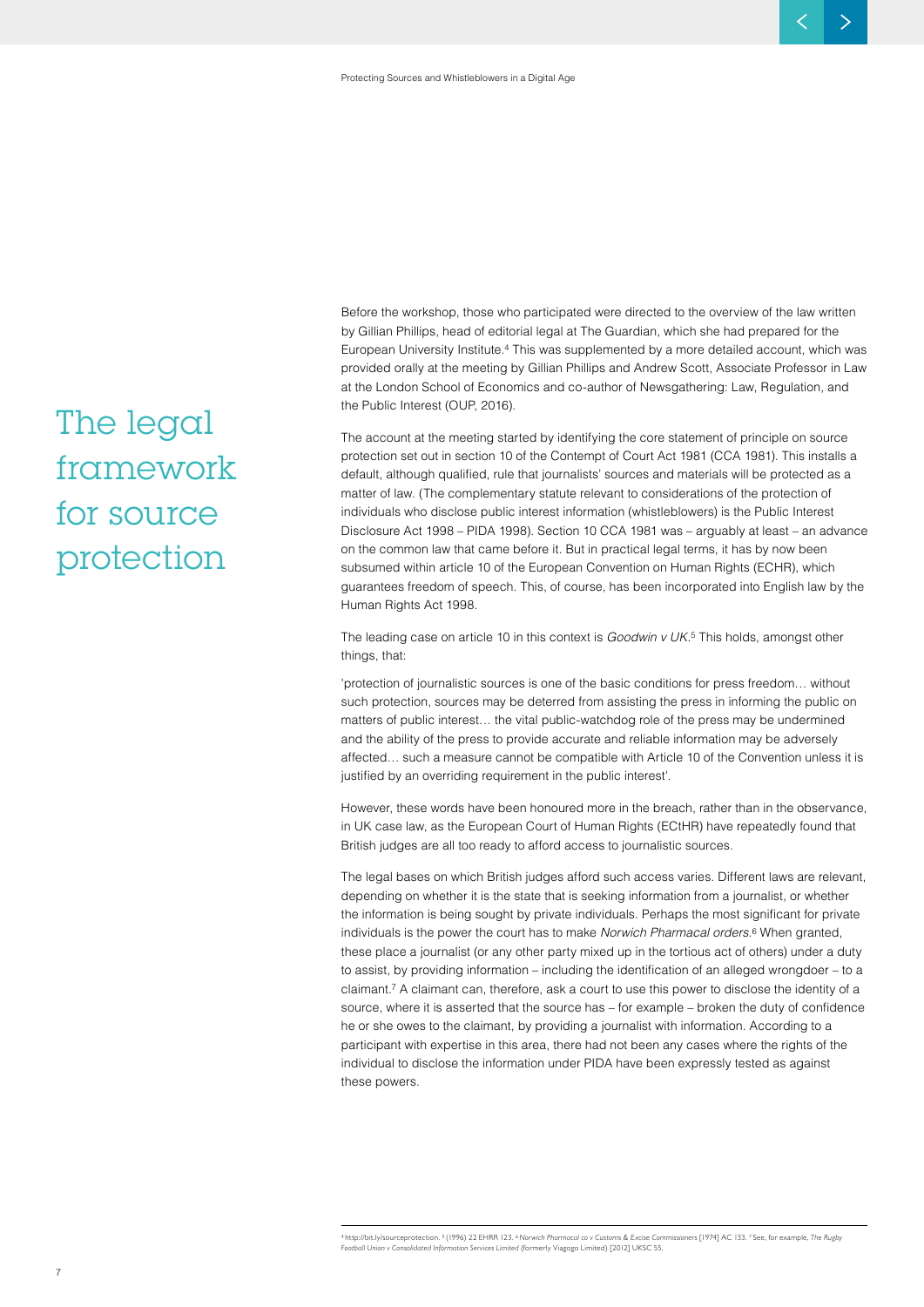Where it is the state that is seeking information, some of the most important laws include the Police and Criminal Evidence Act 1984 (PACE, ss 9, 11, 13, 14 and sch 1), the Terrorism Act 2000 (TA, s 37 and sch 5, para 5 and 6), the Criminal Justice Act 1987 (s 2), the Inquiries Act 2005 (s 21) and the Financial Services and Markets Act 2000 (s 13). Each of these statutes sets out the circumstances in, and the purposes for, which a state authority can obtain information. This is not a comprehensive list.

The structures created by these acts are an attempt to balance competing interests, namely those of the sources seeking anonymity, a journalist seeking to protect the source, and the legitimate interests of the state in seeking information for the purposes of policing, and administrating justice. For example, the Police and Criminal Evidence Act 1984 (PACE) includes rules for accessing journalistic material, i.e. content. It differentiates journalistic material from other information and classifies it as 'special procedure material' or 'excluded material' depending on whether it is held under a duty of confidence. Schedule 1 provides access criteria for special procedure material. Excluded material cannot normally be accessed under PACE (para 3 of sch 1 comprises a savings clause for earlier legislation under which excluded material could be obtained, for example the Official Secrets Act 1920). Such journalistic material may also be acquired via terrorism-related legislation such as the Terrorism Act 2000, which provides for access to both categories of information. Both PACE and the TA contain 'access conditions' including whether the material would be in the public interest to disclose, but judicial discretion is also relevant and ECHR Article 10 can be taken into account.

PACE focuses on protecting content: there is no absolute protection for sources under UK law. Nevertheless, the protection under PACE for excluded (i.e. confidential) source material is reasonably strong, and, while PACE safeguards for 'special procedure' material are weaker, they were said to work. The protections from disclosure where the Terrorism Act bites, however, are weaker still. What is important, though, is that even these qualified protections have been undermined in contemporary times, and concerns about the ability to protect journalistic sources from the state are becoming more acute. This is because, as will be seen from the subsequent discussion, these delicate balances risk being crushed by contemporary technological and legal developments.

In practice, the rulings of the ECtHR combined with domestic law, provide a list of substantive and procedural factors that need to be taken into account by a court, when deciding whether to permit disclosure of a journalists' source. The substantive factors include:

- the extent of the proposed interference with freedom of speech
- general and particular public interests at stake in dissemination of the sources' information to the public
- objectives said to justify disclosure
- the motive and conduct of source
- the journalist's conduct
- • whether confidentiality was expressly promised to the source
- other rights of the journalists, sources and third parties.

**PACE focuses on protecting content: there is no absolute protection for sources under UK law. Nevertheless, the protection under PACE for excluded (i.e. confidential) source material is reasonably strong, and, while PACE safeguards for 'special procedure' material are weaker, they were said to work.**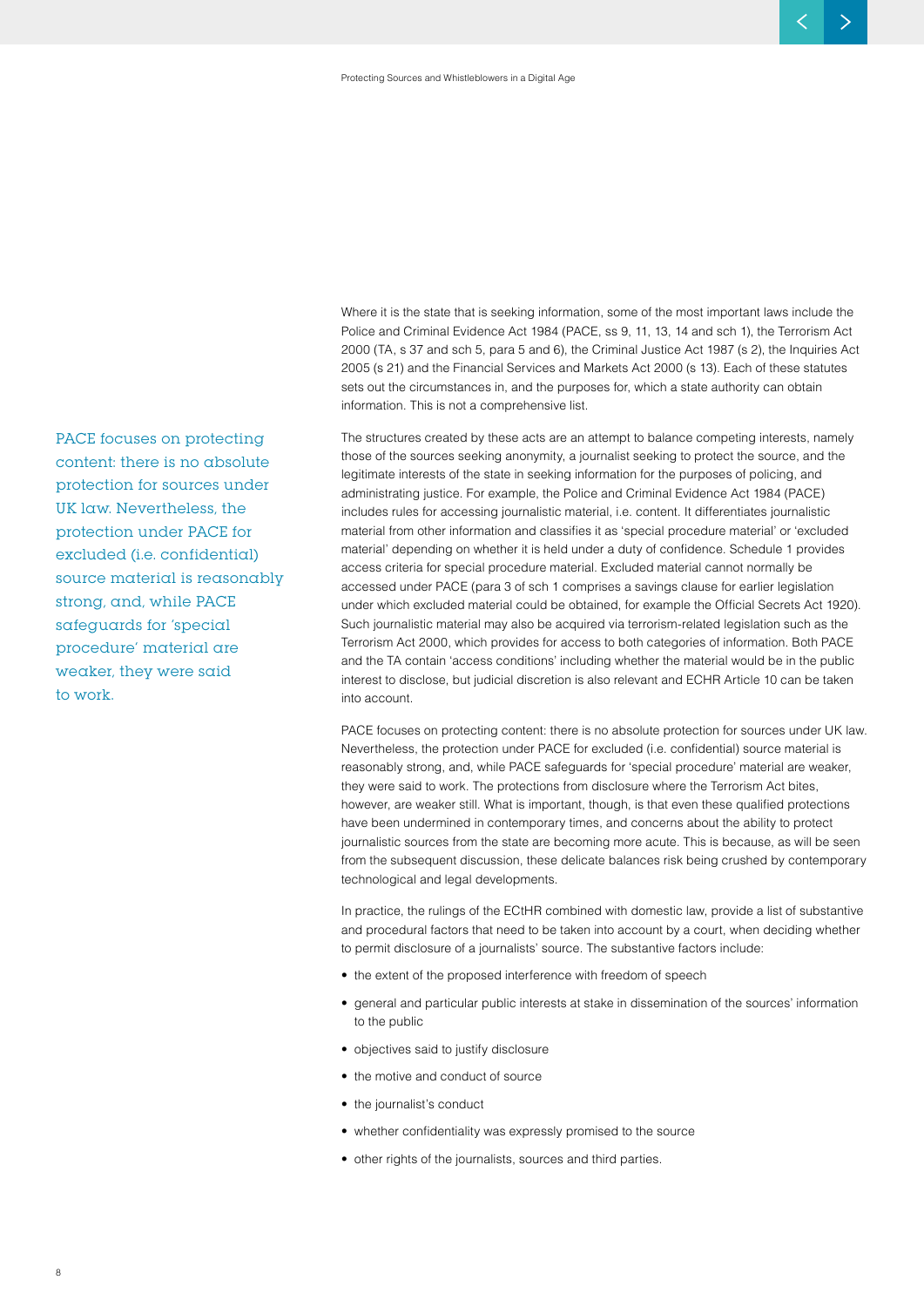The procedural factors, arising significantly from the ECtHR case of *Sanoma Uitgevers BV v The Netherlands, include:8*

- the measure in issue should have some basis in domestic law
- there must have been effective legal procedural guarantees for the journalist
	- the first and foremost of these is the guarantee of review by a judge or other independent and impartial decision making body
	- any review must be in advance of access to the information sought. In *Sanoma*, the ECtHR said that a subsequent review would 'undermine the very essence of the right to confidentiality'. Such a view was reinforced in the case of *Telegraaf Media v The Netherlands9*
- the action must be necessary for the attainment of the specified purpose
	- such a purpose must be specific and clearly identified
	- the applicant must produce evidence of the importance of the objective being pursued, and how that will be advanced by disclosure
	- there must be no alternative means by which the purpose for which disclosure is sought might be achieved.

There was then a more detailed discussion of some specific UK powers, and the extent to which they were compliant with article 10. Attention was paid to the Regulation of Investigatory Powers Act 2000 (RIPA 2000), which at the time of the meeting provided the main UK legal framework governing the acquisition and disclosure of content and communications data. RIPA enables intelligence and security agencies, police, customs and other public agencies to access communications data from telecoms companies for a variety of purposes.

Part I chapter I allows for the interception of communications - i.e. content. Part I chapter II allows for access to communications data through service providers<sup>10</sup> and Part II creates (amongst other things) an authorisation defence for covert surveillance by public authorities (following, filming etc. in public places). Intrusive surveillance (probes in houses or cars etc.) requires prior judicial authorisation, and is only available for the investigation of serious (as defined) crime. Part III of the Police Act 1997 deals with state interference with property, such as planting a bug or installing wireless telegraphy.

There is no specific mention made or protection in RIPA itself for confidential journalistic material. A new Acquisition and Disclosure of Communications Data Code of Practice under RIPA became effective from 25 March 2015 and introduced 'enhanced safeguards' to protect the Article 10 rights of journalists.11 Effectively, this provides that where confidential journalistic material is likely to be obtained, processes under PACE should be used, so that prior judicial approval is normally required. However, it subsequently became apparent that a number of police forces had used the communications data route under RIPA to go directly to telecommunications companies for source-related data, thereby effectively circumventing the PACE protections.



<sup>&</sup>lt;sup>8</sup> Application No. 38224/03 [2010] ECHR 38224/03. <sup>9</sup> Application No. 39315/06 [2012] 34 BHRC 193. <sup>10</sup> This was the subject of a case at the Investigatory Powers .<br>al, brought by Tom Newton Dunn, Anthony France and Craig Woodhouse: News Group Newspapers Ltd and others v Commissioner of Police for the Metropolis [2015] UKIPTrib 14/176/H. <sup>11</sup> Paras 3.78 to 3.84.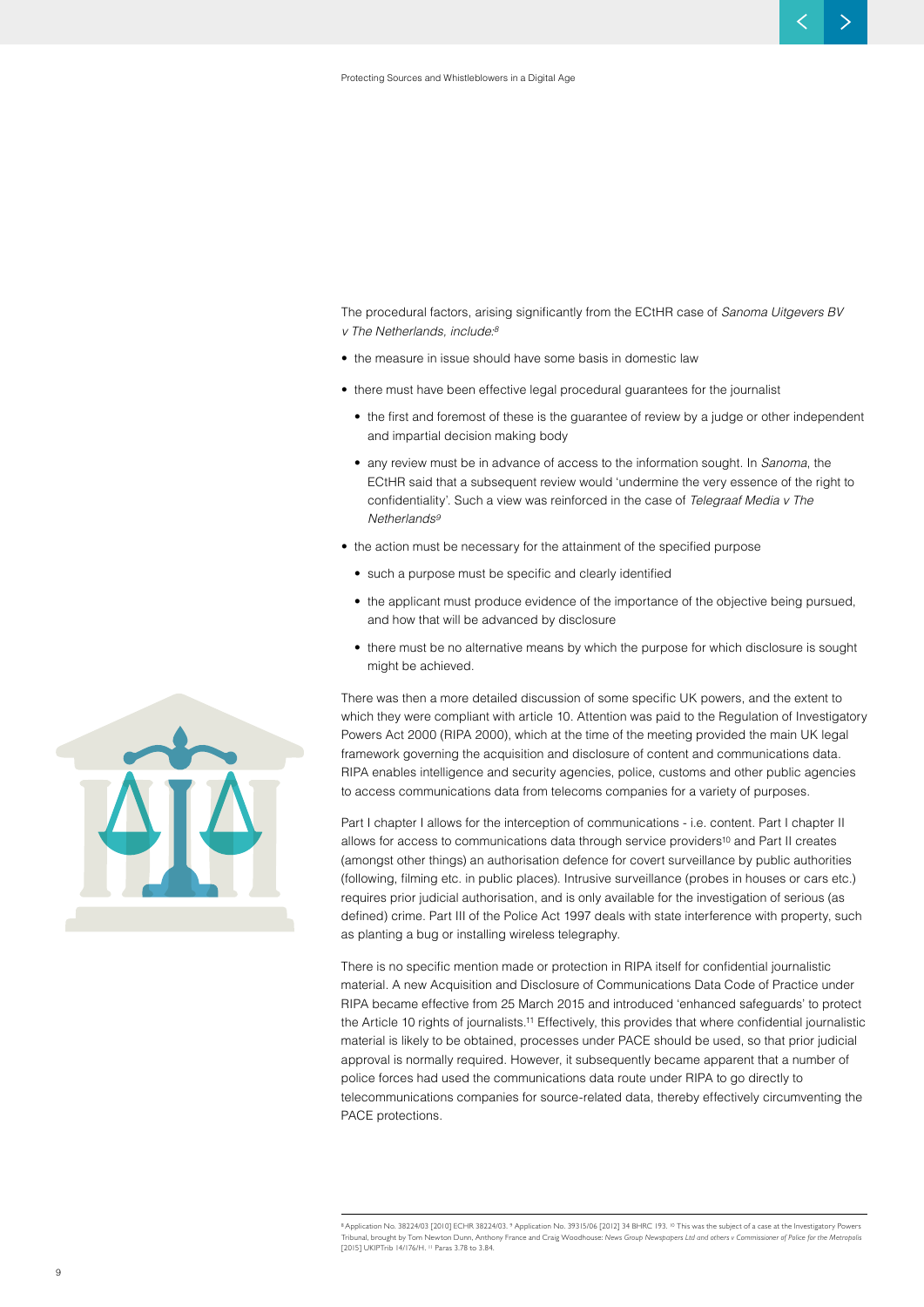

Indeed, in February 2015, the Interception of Communications Commissioner Sir Anthony May found that the then current Home Office rules for using RIPA did not 'provide adequate safeguards to protect journalistic sources'. Consequently, a revised Code of Practice for the Interception of Communications Data was issued in January 2016.12

As well as article 10, the jurisprudence of the ECtHR on article 8 – the right to a private life – is relevant, and was discussed. A central early case was identified as *Klass v Germany.*<sup>13</sup> The case confirmed that state interception or surveillance, under article 8(2), could be legitimate if it is in accordance with the law, necessary in a democratic society, and proportionate. But the court noted that 'the individual will necessarily be prevented from seeking an effective remedy of his own accord or from taking a direct part in any review proceedings'. That means that, for any interception or surveillance to be compliant with article 8, the supervision of state powers in this context must be adequate to compensate for this absence of individual oversight through the courts.

This case, and other jurisprudence of the European Court, meant that legislation was required to ensure that UK law complied with article 8 of the ECHR. As with the general powers of the security services and special police powers, the use of interception and surveillance powers could not be left without a statutory basis in the UK. Such legislation included the Interception of Communications Act 1985, the Security Service Act 1989, Part III of the Police Act 1997, and – indeed – the RIPA 2000 itself.

Furthermore, specific principles can be garnered from the ECtHR jurisprudence about the nature of this legislation, and what it must contain to comply with article 8:

- legislation authorising surveillance must be clearly and carefully drafted
- surveillance must be reviewed and accompanied by procedures guaranteeing rights
- it is desirable for a judge to supervise any relevant process, although other safeguards might suffice, provided those supervising are independent and can exercise effective and continuous control
- outside the most exceptional circumstances, public authorities must obtain authorisation in advance to undertake surveillance.

Article 8 and article 10 of the ECHR can combine together, and set standards that the ECtHR indicates should apply where state surveillance is undertaken specifically to identify sources. (This is not the case where the obtaining of journalistic information is incidental to other investigatory purposes.) Where this happens, and where surveillance is undertaken for such a purpose, the case of *Telegraaf Media* (as mentioned above) emphasises that a 'review post factum… cannot restore the confidentiality of journalistic sources once it is destroyed'.<sup>14</sup>

<sup>.&</sup>lt;br>//www.gov.uk/government/publications/interception-of-communications-code-of-practice-2016. <sup>13</sup> Application No. 5029/71 [1978] ECHR 4, (1980) 2 EHRR 214. 14 Application No. 39315/06 [2012] 34 BHRC 193.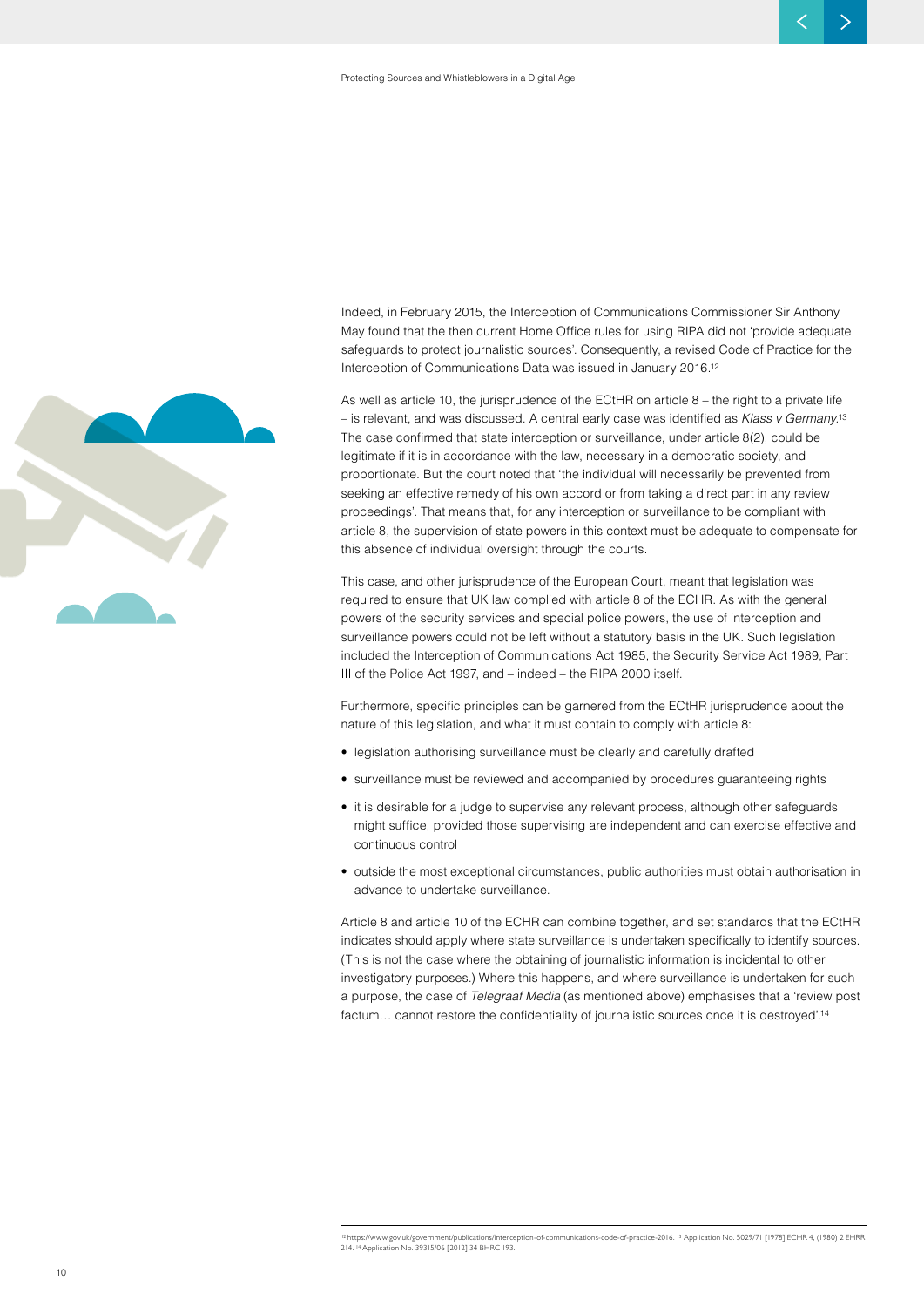The investigative journalists, media lawyers and representatives of whistleblowers who were present raised a number of concerns about the law.

A general, overriding concern was that technology might have made some, many or even all of these legal protections for journalists and their sources redundant. This is because legal protection against disclosure and delivery up orders are irrelevant if surveillance, retention of and access to communications data, or interception of communications allows investigating authorities an easy route to information.

Moreover, legal protections may have become ineffective – if ever they were effective. This is because if covert powers are used, a journalist and source will not know this has occurred – intrusion may become apparent only if the material is used in legal proceedings (this is the point that was recognised in Klass.) In this scenario, the only protection can be a legal requirement that decision-makers properly weigh source/journalist Convention rights against any legitimate aims of investigation. It is very important indeed that they do so. Concerns about the Investigatory Powers Bill (IP Bill, since passed as the Investigatory Powers Act), set out by Guardian News and Media in a briefing earlier this year, included the fact that it does not allow for any prior notice to be given to media organisations, and that it does not provide the judicial commissioners making decisions on access to journalistic material with the power to request information from a news organisation when they require more information.

It was noted that examples of states using covert powers against journalists without journalists' knowledge were easy to find. They include targeted hacking of journalists' email in China;15 the NSA targeting of journalists' records;16 the US Attorney General's obtaining of phone records of AP journalists in 2013,17 the police's surveillance of the local newspaper journalist Sally Murrer in the UK under the Regulation of Investigatory Powers Act (RIPA); and HMRC identification of a whistleblower under RIPA.<sup>18</sup>

Furthermore, a three-year review published by the Interception of Communications Commissioner's Office (IOCCO) in 2015 showed that over 240 journalistic sources' communications data had been accessed between 2011 and 2014,19 although there may have been other unrecorded incidents as well.

### **Concerns arising from the legal framework**



<sup>15</sup> http://www.nytimes.com/2010/03/31/world/asia/31china.html?\_r=0. <sup>16</sup>https://cpj.org/2014/02/attacks-on-the-press-surveillance-storage.php. 17 http://ca.reuters. com/article/topNews/idCABRE94C0ZW20130513.<sup>18</sup> https://www.theguardian.com/politics/2014/mar/24/hmrc-criticised-mps-terror-law-tax-whistleblow <sup>19</sup> http://www.iocco-uk.info/docs/IOCCO%20Communications%20Data%20Journalist%20Inquiry%20Report%204Feb15.pdf, p.29. The report states that 242 represents the maximum number of sources from 34 investigations reported by 19 police forces as there may be duplication.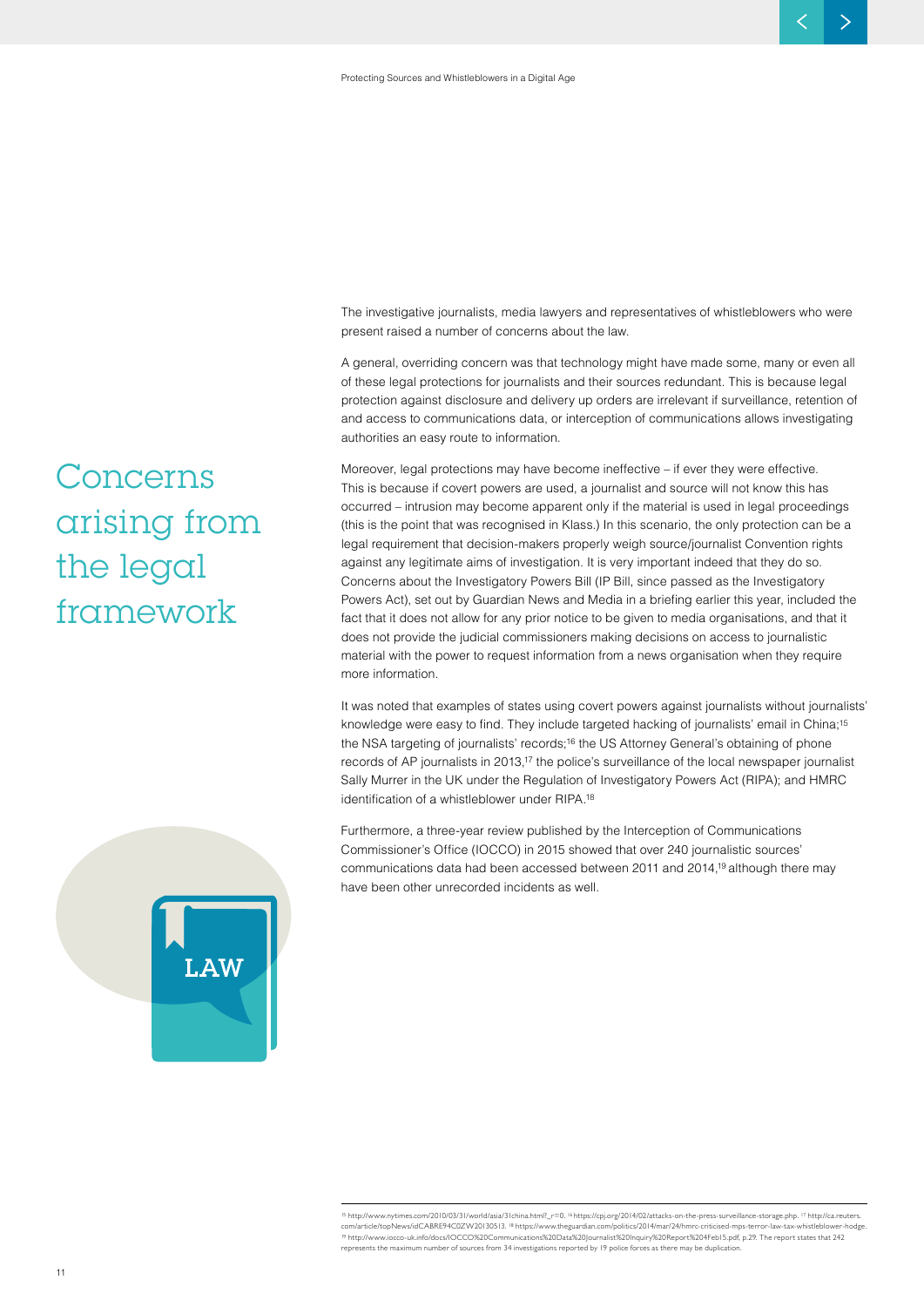Beyond that, a number of particular concerns about the law and legal environment were raised at the meeting.

- A first specific concern was that Lord Justice Leveson had recommended narrowing the protection afforded to journalists, against whom the authorities were seeking orders for disclosure of material, under PACE 1984. This recommendation, if adopted, would make it more difficult to protect sources, in particular because it could narrow the category of 'excluded material'.
- A second specific concern related to (what is at the time of writing) clause 34 of the Digital Economy Bill, which – if passed as currently drafted – will create a new offence for sources disclosing and journalists publishing information shared between government departments. Again, source protection would suffer if this clause passed.<sup>20</sup>
- A third specific concern related to the propensity of confidentiality clauses for example, in employment contracts, dispute settlement contracts or procurement contracts – to deter sources from reporting their concerns. Particular mention was made of this in relation to the NHS, where the use and abuse of confidentiality clauses has attracted some scrutiny. There is protection for this in PIDA, but it has not been legally tested perhaps because it is difficult to find a claimant willing to spend the necessary time, energy and attention on the issue at the same time as risking their settlement award. Many whistleblowers understandably have other priorities, such as seeking employment, and getting on with their lives.
- A fourth specific concern was about the efficacy of whistleblowing protections. One participant argued that protections within PIDA 199821 needed strengthening. According to this specialist working with whistleblowers, PIDA has not been thoroughly reviewed by Government since it was enacted almost two decades ago and there is a real sense that this law is not working properly. There is a need for some strengthening provisions in the statute as well as some areas where the law could be simplified. Additional problems include access to employment tribunals becoming more difficult with cuts to legal aid, the introduction of fees and a creeping culture of costs. Given that these claims are often against employers with deep pockets more should be done by Government to protect whistleblowers who make public interest disclosures.
	- A fifth specific concern related to the deficiencies of the Investigatory Powers Bill, being considered in Parliament at the time of the meeting and since passed by both houses in November 2016.

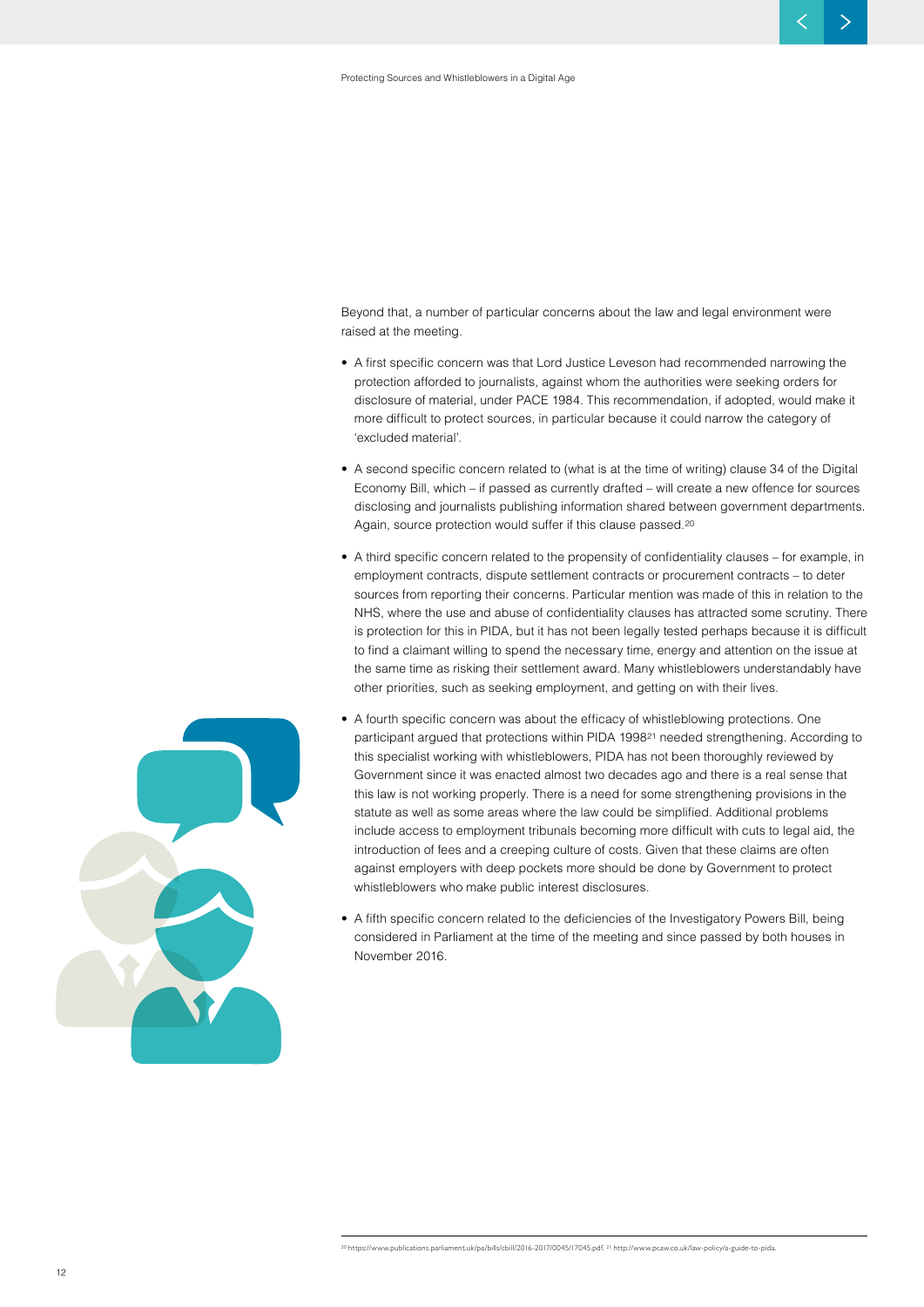In particular, it was said that the Bill does not comply with the requirements of article 8 of the ECHR, as interpreted by the ECtHR, discussed above. As it was put to the group by one legal expert: 'Is there judicial oversight of a sort? Does the IP Bill satisfy article 10? No it doesn't'.

Such a view was supported by a human rights specialist, who said that the so-called protection in the Bill via an authorisation that has to be signed by a judicial commissioner is 'not protection at all'. Media representative groups including the News Media Association, the National Union of Journalists and the Media Lawyers Association have all made submissions to relevant Parliamentary committees on the Investigatory Powers Bill on this point.

Concern has also been raised about the definitions relating to journalism and journalistic activity which could be construed narrowly, and do not offer as much protection as the access requirements of PACE. And, as well as the clauses relating specifically to the protection of journalistic sources, areas of concern in the Bill included bulk personal datasets (BPD). It was suggested by one investigative journalist that 'risks will likely extend through the post hoc legitimation and extension of BPD'.

A participant from a human rights organisation also discussed the ramifications of the IP Bill on the way in which sources may view journalists and the inability of journalists to offer confidentiality. The sources may feel deterred and see journalists as proxy to the state due to their inability to protect sources.

While the IP Bill was of great concern to the group, views were divided on how much change could be made at a late stage of the Bill's progression through Parliament. The Investigatory Powers Act became law on 29 November 2016.

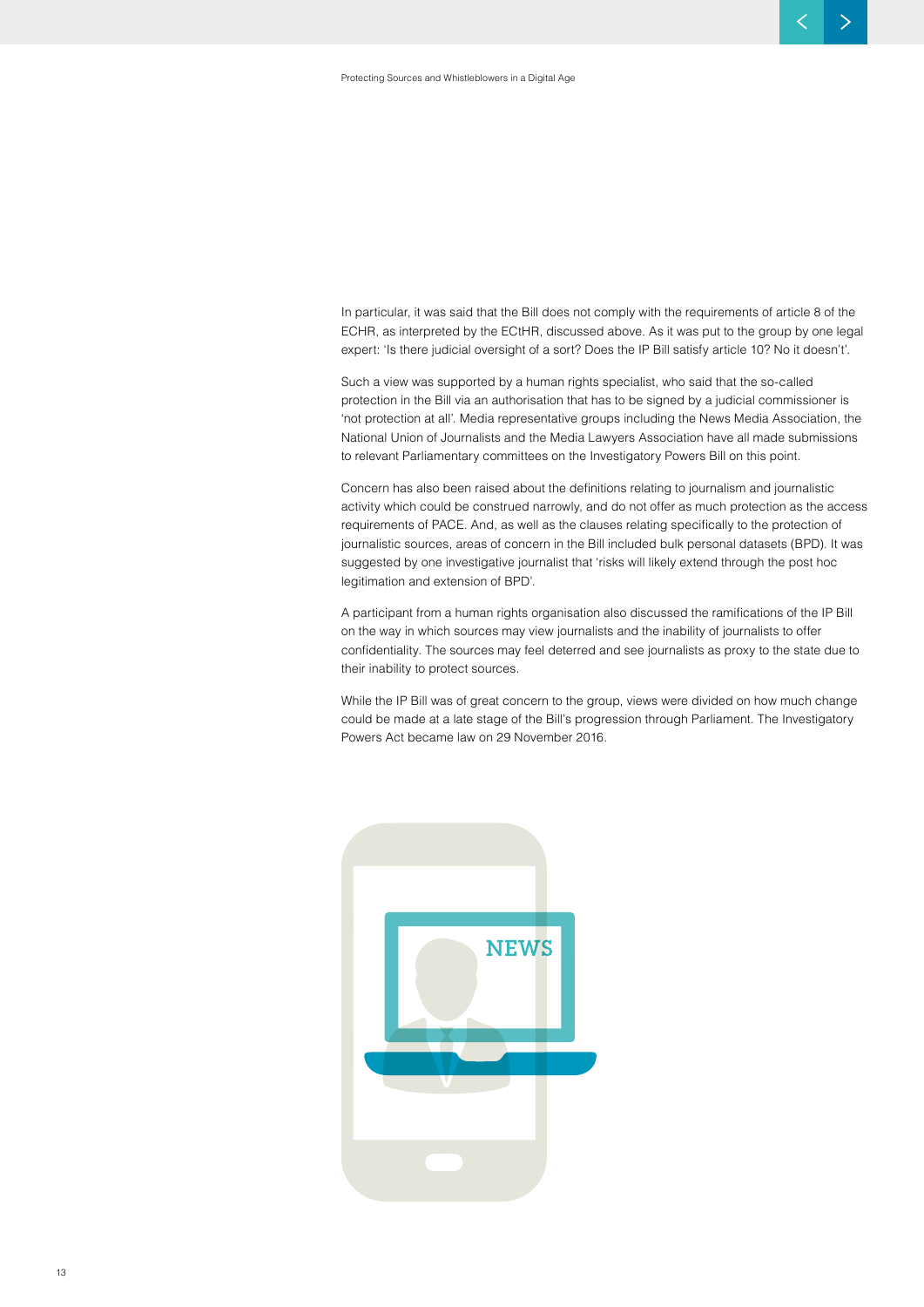While the discussion did not linger on definitions, or explore in depth the well-trodden ground of who constituted a 'journalist' or what qualified as a 'media organisation', these issues of definition were recognised by participants as being highly important. The issues here relate to who should be categorised as a journalist, as a source, as a whistleblower, and in general who merits protection and who does not.

Some examples of the difficulties that arise in practice from these definitional problems were raised. One example relates to David Miranda, the partner of the (then) Guardian journalist Glenn Greenwald who was stopped and detained by the Metropolitan Police at Heathrow Airport in August 2013 under the Terrorism Act 2000. By assisting his partner's journalistic activity, was David Miranda acting as a journalist or a whistleblower or a source? In *David Miranda v Secretary of State for the Home Department,*<sup>22</sup> the Court of Appeal found that 'stop' powers under Schedule 7 of the Terrorism Act 2000 were 'incompatible with article 10 of the Convention in relation to journalistic material in that it is not subject to adequate safeguards against its arbitrary exercise'.23

Another example that was raised was the case of a junior journalist at the BBC's panorama programme who disclosed confidential information about a journalistic investigation (amongst other things) <sup>24</sup> to the subject of that investigation, the politician Lutfur Rahman.<sup>25</sup> Was this act whistleblowing, which should be protected, a breach of confidence that should be punished, or a citizen-journalist acting as a source for a politician? If matters turn on one's political perspective, rather than on a general rule, enormous problems can arise.

One proposition to resolve the definitional difficulties was to argue that journalistic source protection should be afforded to institutional journalists, and made as robust as legal professional privilege (LPP).

LPP can be abused, and protection afforded for indefensible purposes, but such abuse of the privilege can be defended on the grounds that a rule is necessary to provide certainty and robustness. If such an argument works for lawyers, it was suggested, it could also work for journalists.

The deficiencies of this idea were discussed. An academic researcher was firmly of the view that it was inappropriate to offer protection of this sort only to institutional journalists. Part of the reason for such a view was that journalists frequently do not act responsibly. Also relevant, the researcher argued, was the risk of abuse by anonymous sources.

 $^{22}$  [2016] EWCA Civ 6,  $^{23}$  Ibid, para. 119,  $^{24}$  The information was reported to have also included highly sensitive information about a terrorism investigation: http:// www.independent.co.uk/news/uk/home-news/exclusive-bbcs-panorama-team-loses-confidential-information-relating-to-a-secret-british-army-unit-9580340.html. <sup>25</sup> http://www.bbc.co.uk/ariel/26834830.



**Definitional** 

**difficulties**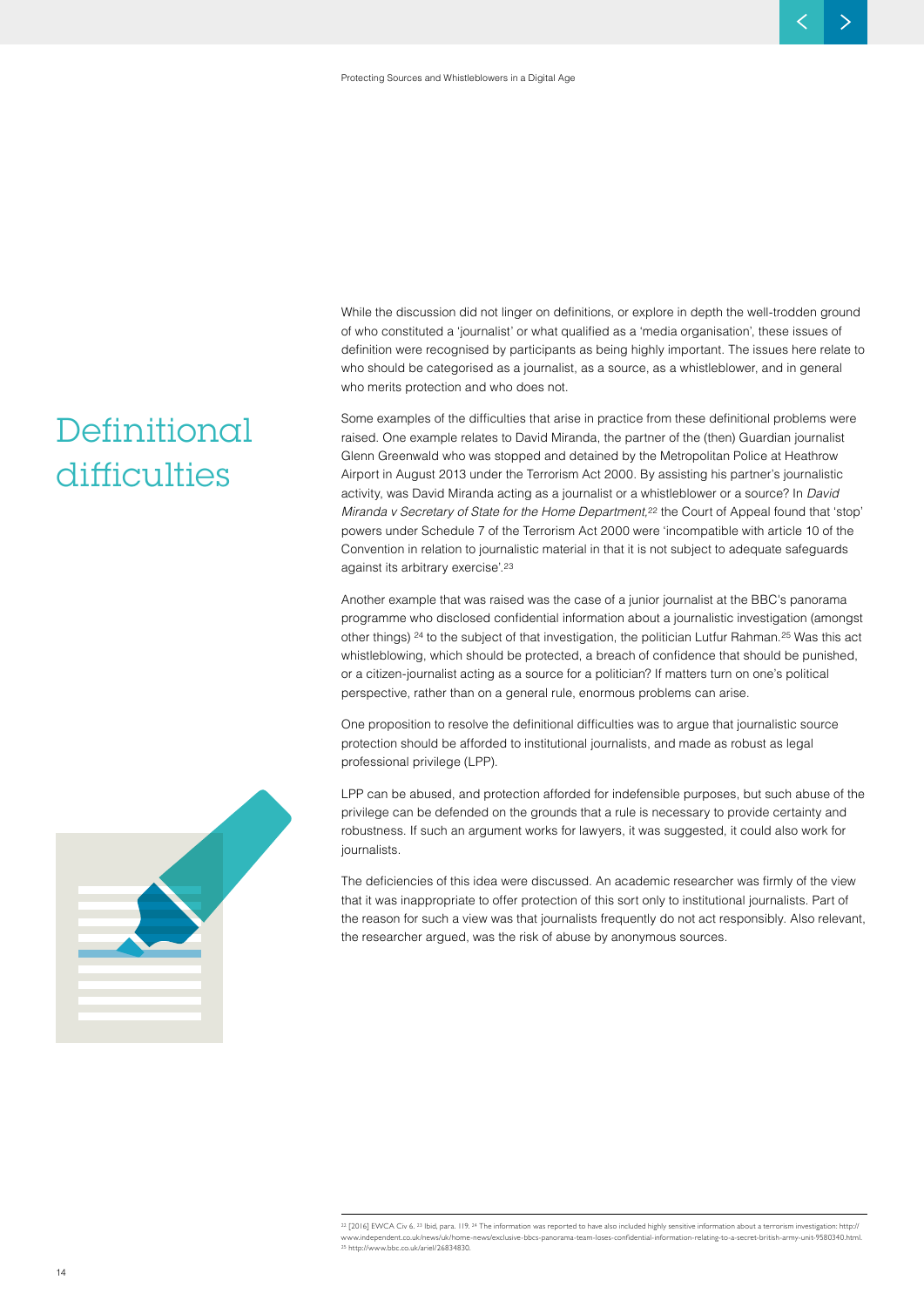The implication was that risk of abuse in the case of journalistic source protection was much higher than for lawyers. The researcher implicitly argued that, unlike Legal Professional Privilege, the merits of disclosure should turn on the particular facts in a given case. To support this viewpoint, they mentioned the Valerie Plame affair in the US in 2002-3.<sup>26</sup> Here. anonymous sources from the Bush administration were motivated to disclose certain classified information because of self-interested, partisan politics. The information that was provided was intended to discredit a retired diplomat, with whom the source in the Bush administration disagreed.

A response to this, later in the meeting, was that it might be appropriate to argue for stronger protection of journalistic sources and whistleblowers not by referring to journalists, or to the content in a particular case, but by emphasising the notion of the public interest in the existence of such a rule as a rationale.

A difficulty here, though, was the potential weakening of any case for strong source protection rules for institutional journalists. This is because the focus is again on the type of information – being in the public interest – rather than the type of rule as being in the public interest. So the question of whether a source is legitimately protected returns to the nature of the information, rather than the relationship. This bears the risk of returning the resolution of the question once again to questions of political preference. However, the meeting seemed to be of the view that this was a more appropriate way of framing how journalist source protection should be conceived.

One specific problem was raised concerning material derived from confidential sources that related to libel trials. In libel cases in the UK, for example, the general position is that unnamed sources can be relied upon when advancing a defence. However, reliance on such sources can come at a cost, as they can be considered to have less evidential weight than attributed material. This is for a variety of reasons, such as the difficulties that arise in assessing the provenance of the information and the motives of the source when their identity is not known. In the US, in some states there is a starker choice – to rely on the source, the source will have to be identified. But where the judgment is that a source's identity should not be released, that will mean that it will be more difficult to defend a libel action, as their evidence may not be admissible in a trial.

**One specific problem was raised concerning material derived from confidential sources that related to libel trials. In libel cases in the UK, for example, the general position is that unnamed sources can be relied upon when advancing a defence.**

<sup>26</sup> See, for example, Valerie Plame Wilson, *Secrets and Spies*, Index on Censorship, Autumn 2016: https://www.indexoncensorship.org/2016/09/does-anonymityneed-to-be-defended-autumn-magazine-2016/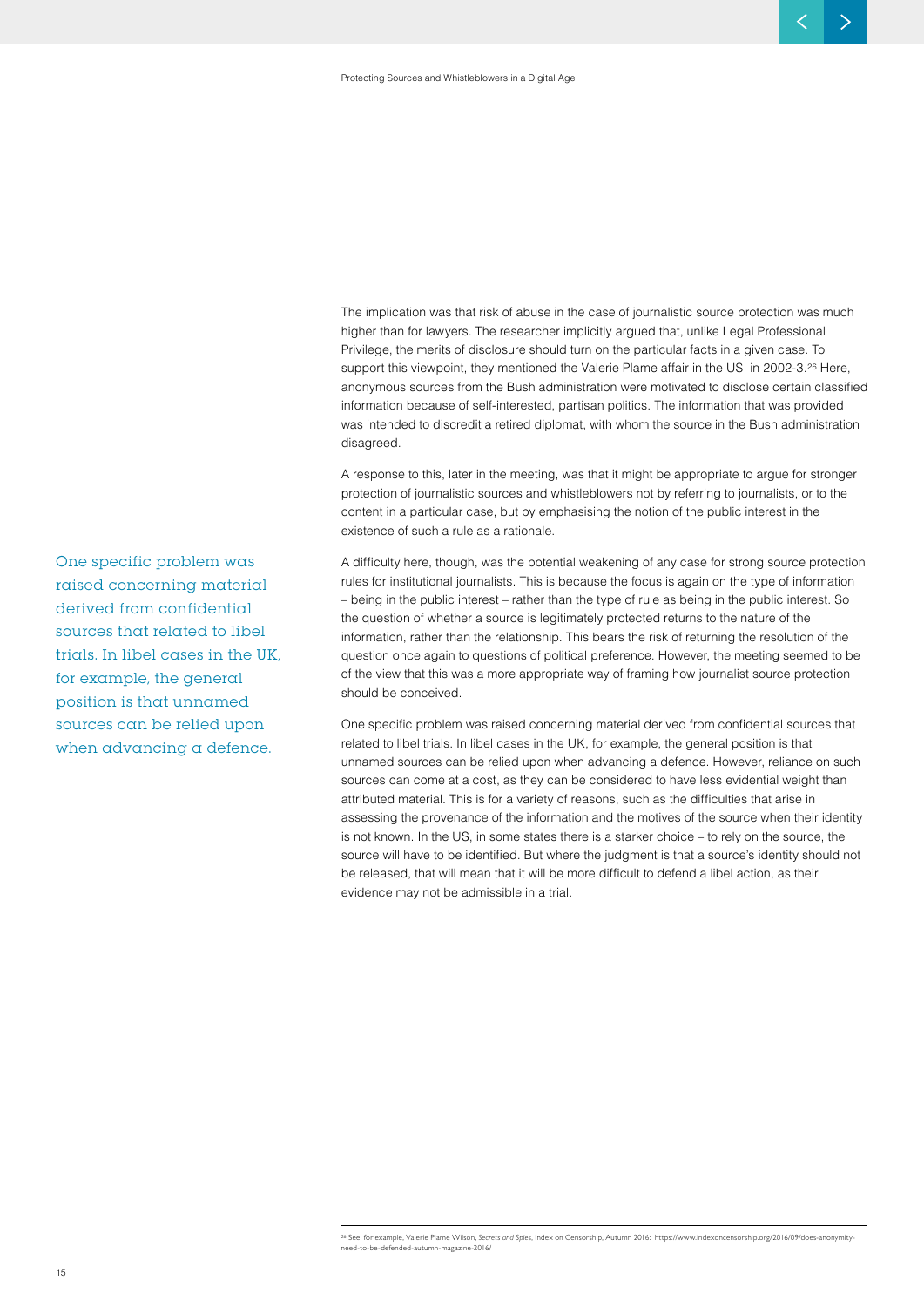Two other legal issues identified during the meeting involved the question of the ownership of particular journalistic information.

One related to notebooks and other journalistic records. 'Who owns these?', it was asked. Whereas notebooks are clearly the journalists' own, emails sent from work email accounts belong to the organisation, which means that the journalist has less control over access to their content. Ownership of the information (or practically speaking, possession of the manner or material in which the information has been recorded) is important it was argued. This is because in practice there are different consequences when information is sought from a journalistic organisation, or when it is sought from an individual journalist. If disclosure is sought from an organisation but an individual journalist owns (or practically speaking, holds or possesses) the material in question, then even if the organisation may eventually succumb to financial or legal pressures to hand it over, the journalist can still stand on principle and refuse to hand it over. Moreover, it was argued that the employer cannot – or may not wish to – force them to do so. In practice this may be useful to bear in mind, if disclosure is sought from a journalistic organisation, where that organisation wishes to withhold information.

A second, and different issue, involves the question of who owns the metadata relating to journalistic communication.

Neither the journalist, nor their employer, own this data. It is likely that it is owned by telecoms companies (or so one participant argued). This is important given the value of metadata in identifying sources (and, indeed, in identifying content). It amounts to an extra vulnerability that journalists face in attempting to protect their sources. They have no – or limited – control over the acquiescence with which telecoms providers respond to requests from governments for information that can disclose a source. This creates a weakness for those seeking to protect a source.

The Investigatory Powers Act appears to have adopted this view – i.e. the Government contends that because communications data obtained from a telecommunications provider belongs to the provider and not a journalist or journalistic organisation, issues to do with journalistic sources are somehow irrelevant.

011001100011100 000101001011011 011001100011100 000101001011011

**Other legal concerns relating to ownership of information**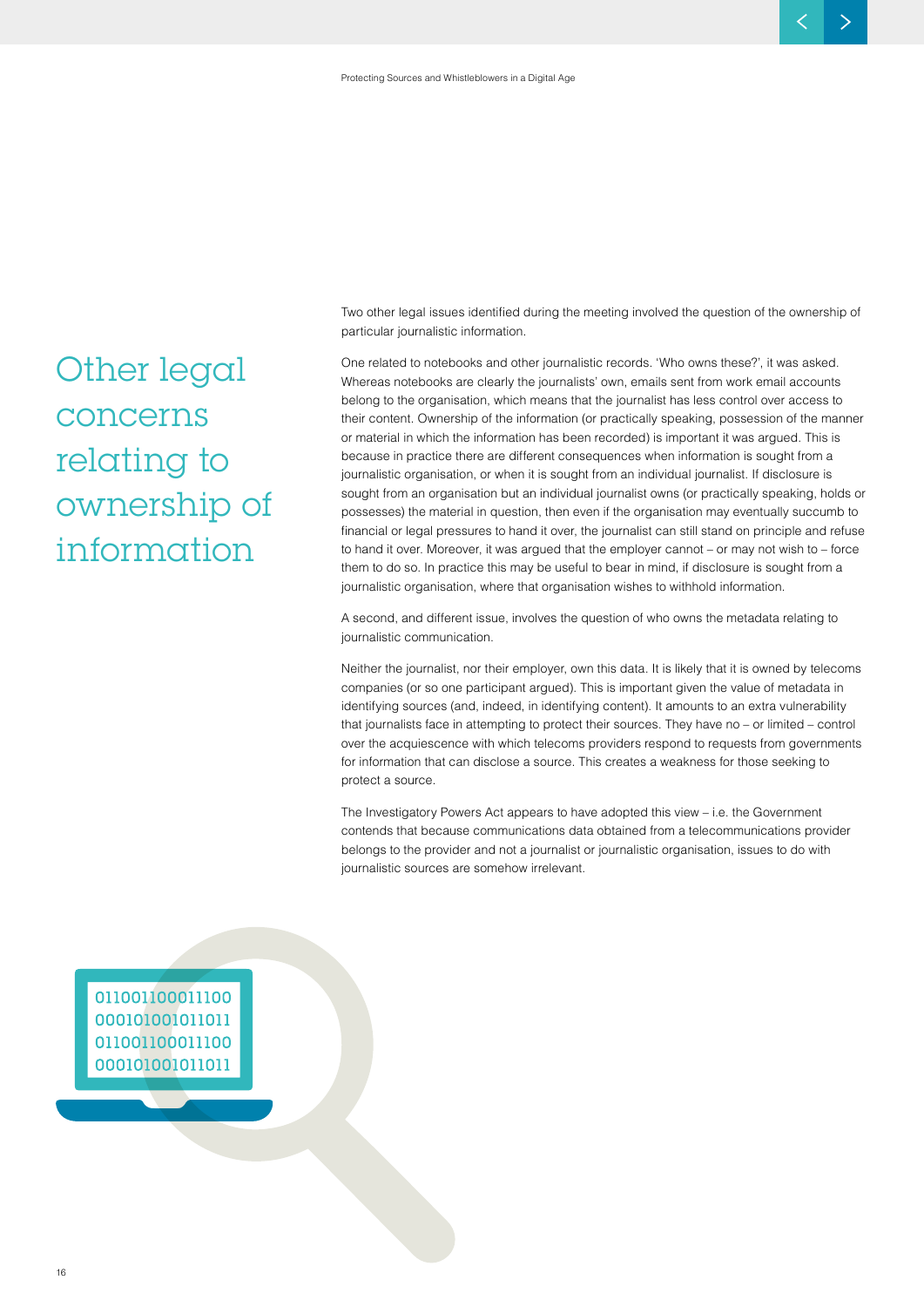## **Practical considerations**

**Questions raised by participants that related to source protection included: What does protection mean in practice? How far do journalists go with sources? Do you provide a source with a house if they lose their job?**

After the group had addressed the main legal concerns, the discussion turned to what happens in practice.

One issue arose from the account of the junior BBC Panorama journalist who disclosed information in the Lutfur Rahman case. This raised questions of access to information. There were practical questions that journalists and journalistic organisations need to address as to who should have access to what information, and under what conditions. An investigative journalist said it was inappropriate for interns to be given access to 'the crown jewels'.

Associated with this was the issue of investigators in non-traditional journalistic organisations – charities, and individuals. Such people might not have the appropriate structure and resources, or experience to investigate professionally, ethically, legally and safely. Moreover, they were thought much less likely to be able to deal robustly with bullying lawyers' letters, sent to silence them, than established news companies. And, apposite to the current discussion, they may well not have given thought to how – and to what extent – they should protect their sources. How, it was asked, 'can you spread a culture of protection?'

Somewhere between the two are freelancers, and non-traditional journalists such as bloggers. It is frequently unclear who, if anyone, bears professional responsibility for such people, when they are commissioned to undertake investigative work.

Connected to the points discussed above in relation to the Valerie Plame affair, the motivations of whistleblowers and sources who seek anonymity were discussed. Some can be mischiefmakers, and others may have an axe to grind. Responsible investigative journalists need to establish the motivations of their sources, and be alive to the fact that these may change. An investigative journalist described how early on in the conversation with a source, a journalist should act 'like a family doctor', and take a case history.

Conversely, many whistleblowers have taken great risks, and have undergone an exhausting process, to get to the stage of approaching a journalist. This needed to be taken into account, and indeed it was important for a journalist to be aware of the needs of a source, and to think hard about the extent to which such needs could be met – and their anonymity protected. Moreover, a journalist should ensure that a whistleblower understands what may result from their actions. Journalists should be aware of the psychological impact on sources, and not only focus on technical and legal risks. Specific training on source relations and support would be helpful here.

Questions raised by participants that related to source protection included: What does protection mean in practice? How far do journalists go with sources? Do you provide a source with a house if they lose their job?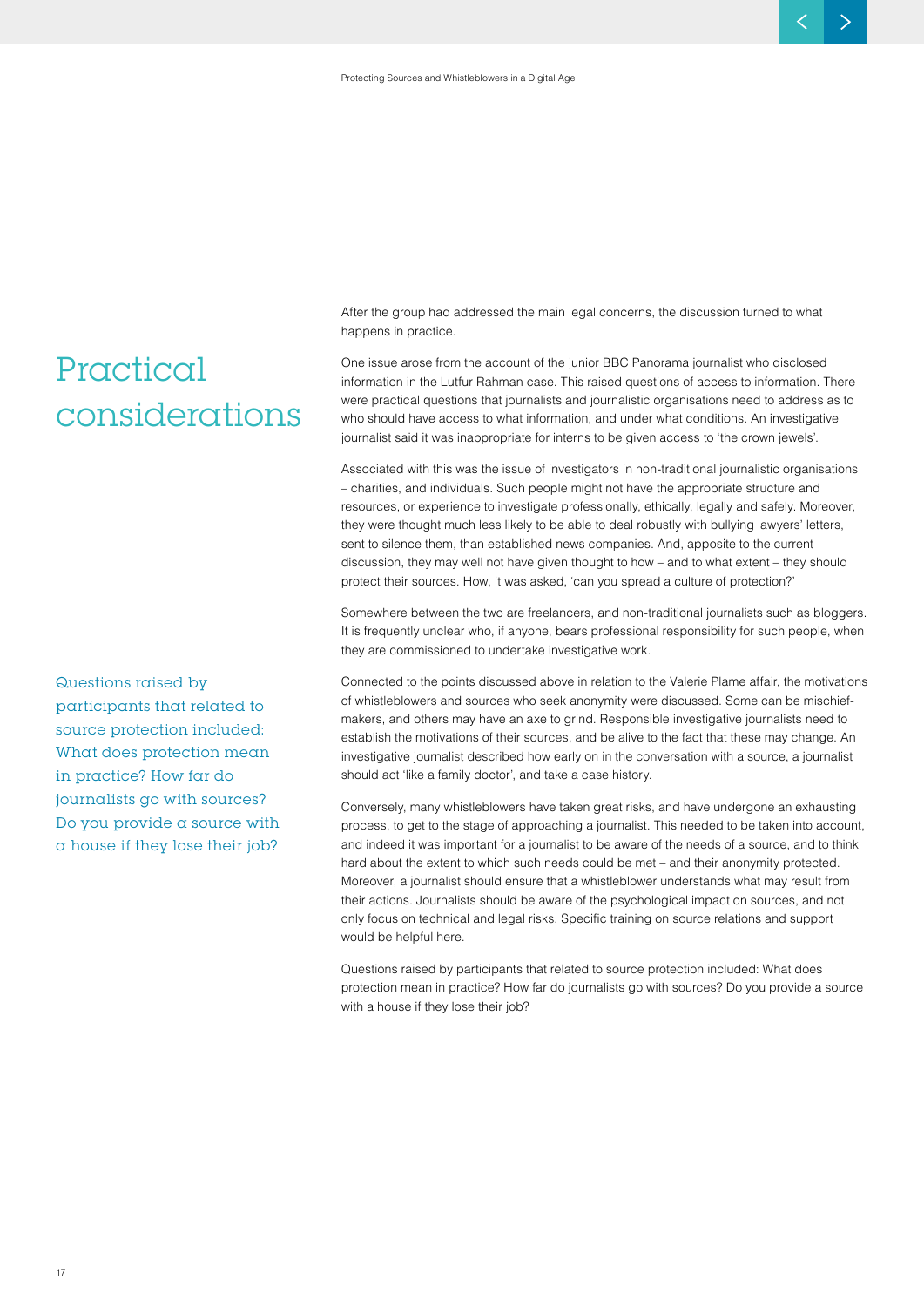It was suggested by a participant working with whistleblowers that news organisations should think about their rights and duties to whistleblowers. One area of potential action would be the introduction of a public interest defence for whistleblowers, which would extend beyond employment-related protections. This could help a whistleblower in their decision to share information. There was criticism of the extent to which the current regime of whistleblowing was effective. A measure of greater protection might improve the position of those who wish to report a problem in the public interest.

Importantly, it should be noted that an individual may not necessarily think of themselves as a 'source' when making contact with a journalist: they are simply sharing information about their observations or experiences.

Guarantees of complete protection of anonymity were highly unlikely to be achievable in a digital era, it was agreed. Everyone leaves digital footprints, everywhere. One journalist recognised that 'everything' they wrote down could be accessible in some way. The only safeguard was having face-to-face conversations.

An experienced investigative journalist described how perceived threats may in fact not be present, but the perception that they may be will have significant impact on what may be said or on what contact a source is ready to tolerate. Actual threats to sources may not be properly perceived. Information owners' knowledge of 'who knew what' may often be more important and effective than data potentially available from bulk data systems.

In other words, journalists should perform threat assessments while talking to sources, and also use these to ensure that they receive informed consent from the source, so that the source is clear that they know what they are getting into. There would be an important distinction as to whether the source is still employed in the workplace about which they are disclosing information. PIDA, which offers an employment-law related remedy to a whistleblower should they suffer workplace detriment, would be less useful in some circumstances – for example, if they are not seeking employment-related protection. One journalist made the point that there is a basic duty to protect communication with a source, even if the story falls through.

Others emphasised that, while a journalist should be straightforward and honest with a source about the risks, a balancing act was needed – as one journalist said, you do not want to 'spook the horses'.

There was an extensive discussion about the ethics of source protection. Where there was a legal compulsion to supply information to authorities, journalists would be presented with a moral choice as to whether or not to comply. To breach the confidentiality of a source would be in conflict with the National Union of Journalists (NUJ) and other industry codes. To an extent, this was a well-trodden discussion.

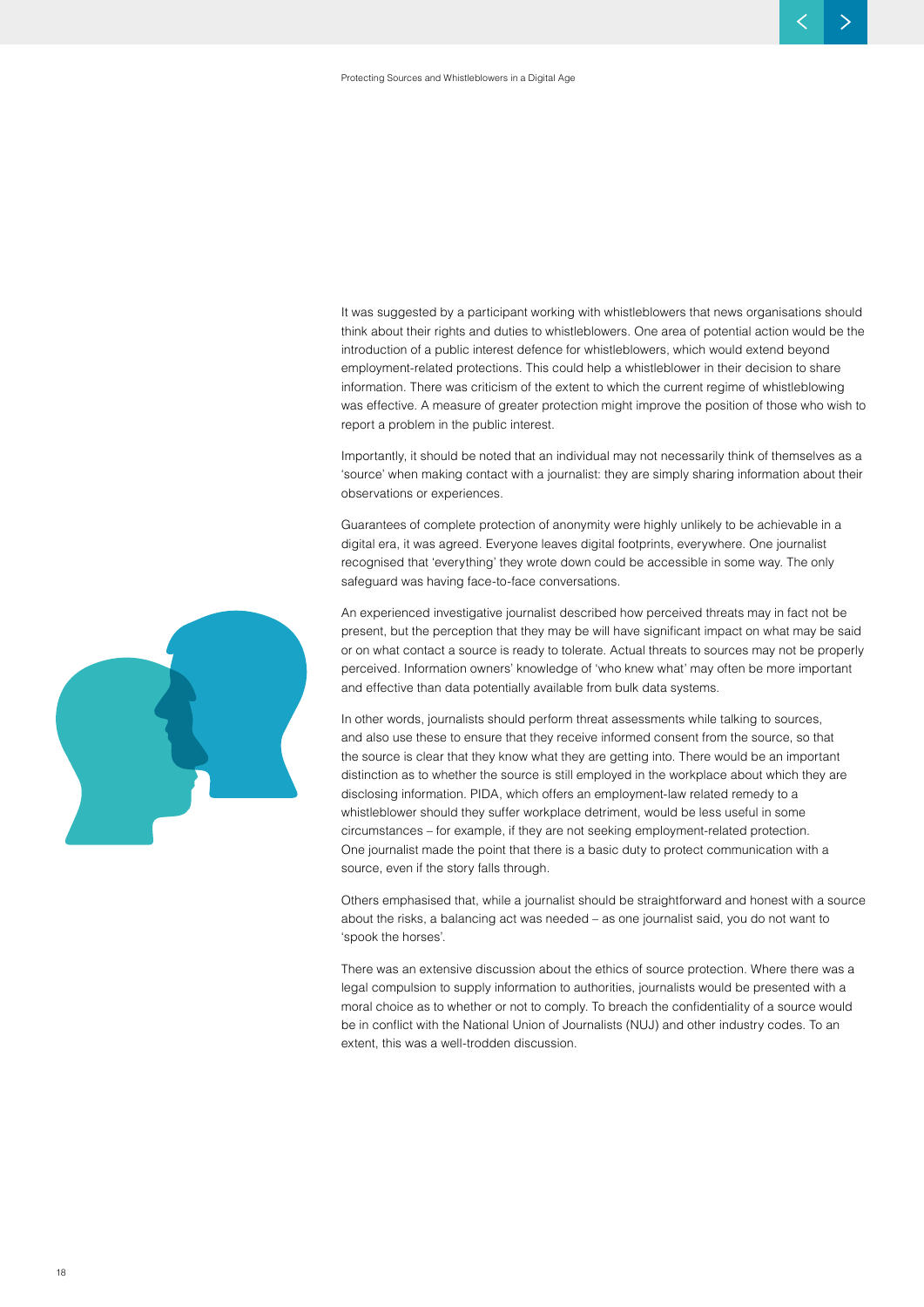But the converse point was also raised. Some journalists may feel a moral obligation to provide information, even where there is no legal compulsion. This may occur when, for example, an investigation uncovers serious criminality. The journalist then has to make a judgement about whether to give evidence in a case. An investigative journalist said such dilemmas arise practically daily.

Morally, it may seem clear that they should. But this leads to difficulties down the line. First, when a journalist begins cooperation, it becomes difficult to retreat at a later stage. A journalist – and an organisation – becomes boxed in.

Secondly, cooperation with authorities on a first occasion may create a precedent, which could make it more difficult for a journalistic organisation to resist a request from the police to comply on a later occasion. It is easier for an organisation to say 'we do not supply material unless you get a court order compelling us to do so'. In practice, in other words, a journalist who hands material over or works with the authorities because they feel a moral obligation to do so, may create difficulties on other occasions, or where others do not feel so obliged.

Particular practical concerns aligned to this arose in relation to terrorism investigations. One investigative journalist described how the duty to inform the authorities about certain information under s19 of the Terrorism Act 2000 results in a chill on investigative activity. He said that he has refrained from investigating material, because it could result in his having to inform the police, which could compromise his sources.

One personal vulnerability for journalists related to terrorism, occurred when police categorised journalists as domestic extremists. This has been revealed through work by the National Union of Journalists, and individual subject access requests under the Data Protection Act. If journalists are categorised as such, they are likely to find their activity is monitored.27

**The journalist then has to make a judgement about whether to give evidence in a case. An investigative journalist said such dilemmas arise practically daily.**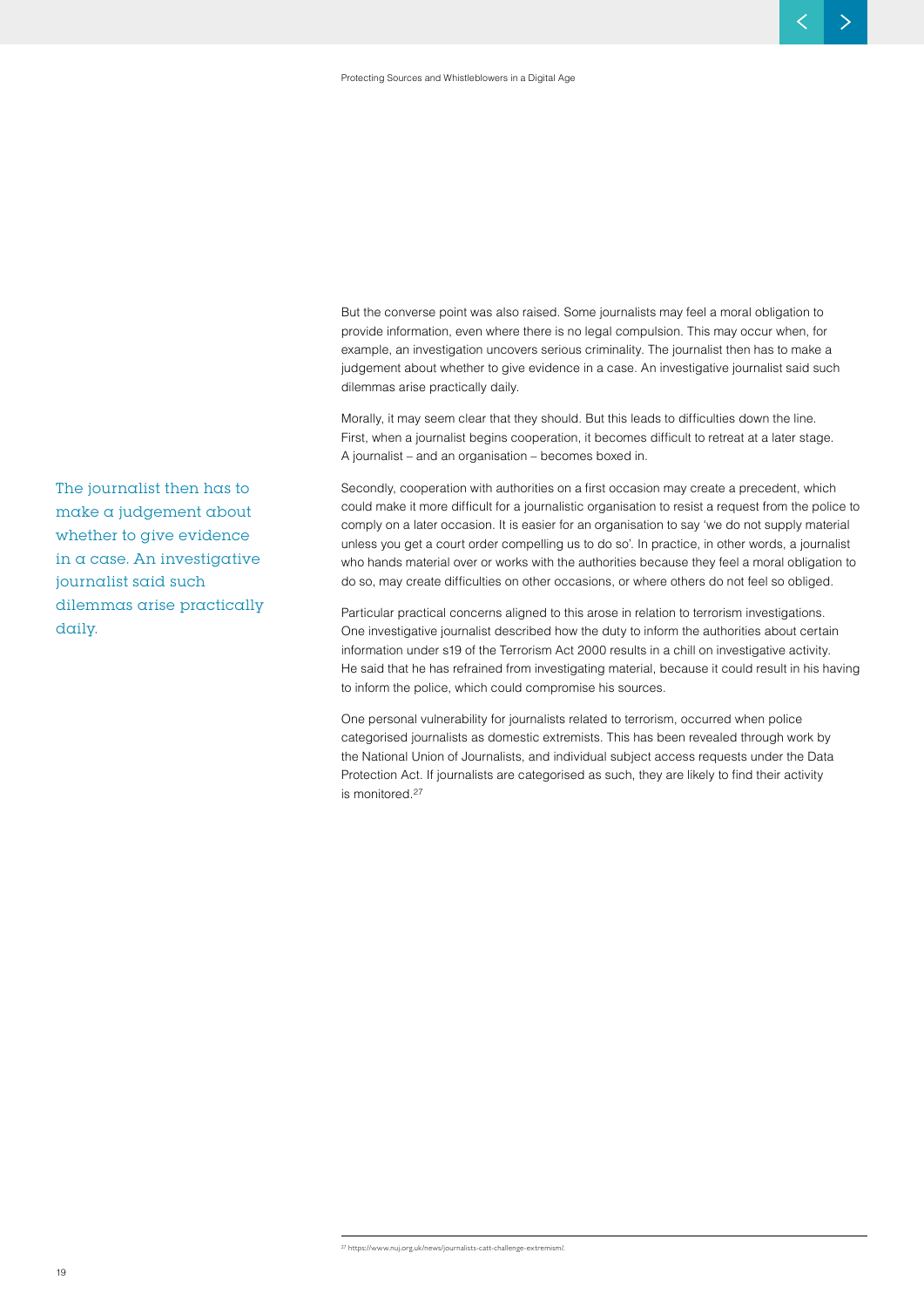Throughout the discussion the group considered technological issues.

At a very basic level, questions were raised about the safety of secure online drop-box type systems that have been introduced by some organisations. Digital footprints were inevitable. Furthermore, one might not be aware of the full digital trail if intermediaries were involved. Jigsaw identification via several pieces of information was a possibility.

Anonymous secure drop-box systems posed their own problems, it was said. They make it impossible, or very difficult, to assess the motivations and provenance of material derived from them. That means it is difficult for a responsible investigative journalist to use the material delivered by them.

Related to this point was an issue of continuing and maintaining contact with a source, not just securing the first point of contact. OnionShare was mentioned as one potentially useful tool.

Risk assessment was identified as essential, and this required thinking beyond one investigation – if a journalist has material relating to different activity stored on a machine this is also vulnerable to hacking.

Concerns were raised about cryptography techniques, including the use of the encryption programme Pretty Good Privacy (PGP), and the difficulties of doing it correctly. PGP was essential to Glenn Greenwald's reporting of the Snowden revelations, but the appropriateness of information security methods will depend on a case by case analysis. There is a very important place for PGP but, as with all methods, it is not a silver bullet remedy.

At several points, it was suggested that old fashioned and pre-digital methods could still serve a purpose: e.g. receiving information by post, fax or hand-delivery.

It was suggested that journalists could advertise online when they will be in the office, so an individual could find them in person (this would not necessarily help a freelance without an office base, and such source-journalist contact could still be vulnerable to surveillance – by tracking smart phone locations, for example).

The participant working with whistleblowers suggested that many people do not think about encryption. For a source, the main concern is going public, and if dealing with the media, to what extent they trust the journalist.

One opening presentation suggested: 'the capability to tap your computer or phone has been decentralized and privatized… that power is potentially in the hands of a far wider group: people sharing [a] wireless network at a cybercafé can snoop on your instant messages… hackers can break into your email account; to minimise risks of state and private interference investigative journalists should always adopt appropriate data security protocols'.28

## **Technological factors**

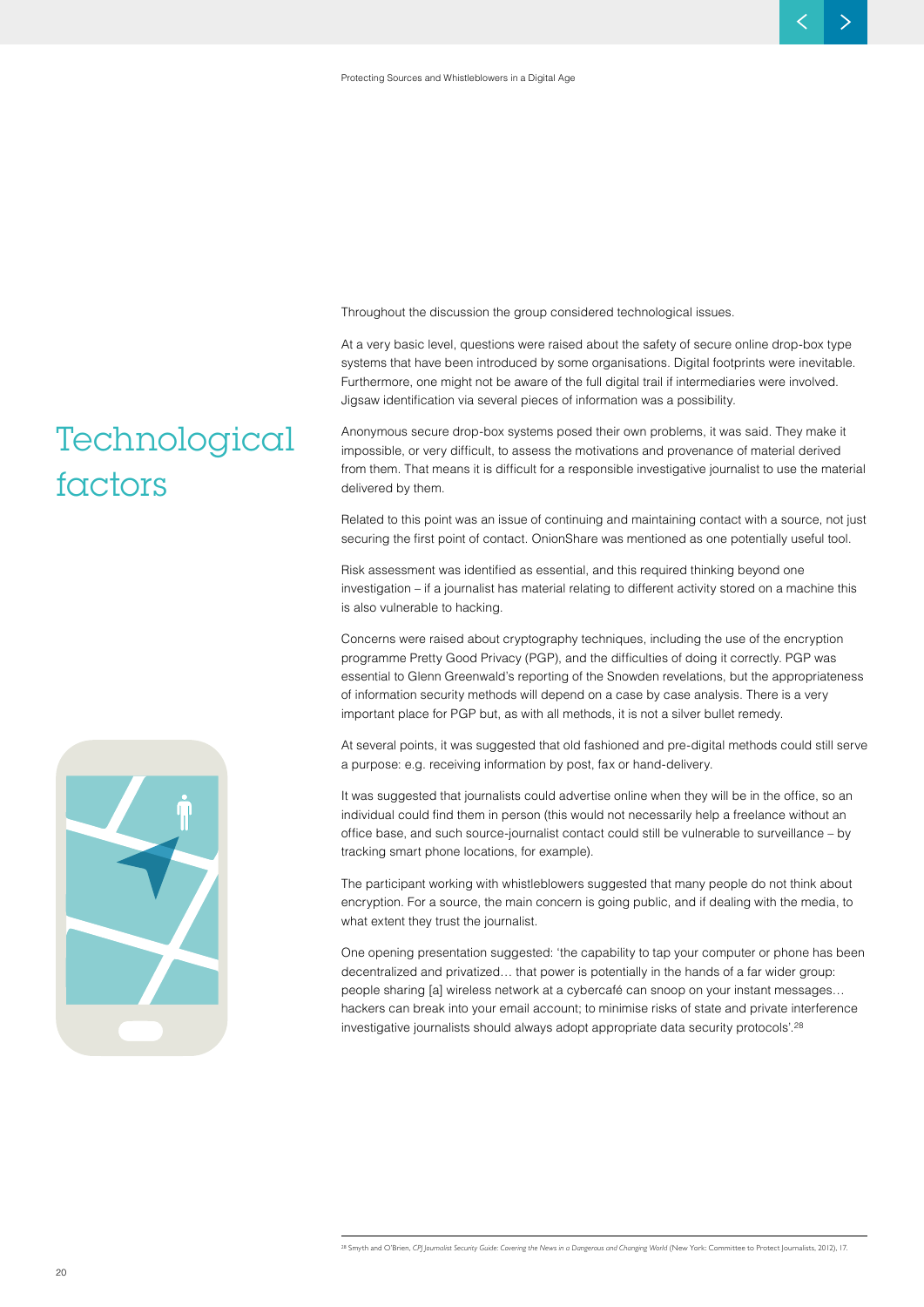### **10 recommendations**

#### **For Policy Action**

We recommend that policymakers and lawmakers:

- 1 Guarantee that the Investigatory Powers Act Codes of Practice protect journalists and their anonymous sources. Now the Investigatory Powers Act is passed, ensure that the associated Codes of Practice sufficiently protect journalists and their anonymous sources, in ways compliant with the UK's international human rights obligations.
- 2 Make certain that the judicial oversight regimes are designed and operate in a way that sufficiently protects journalists and their anonymous sources. A key element of the oversight regime will be the publication of regular reports on the usage of intercept requests. Policymakers should recognise that it is appropriate for media organisations to push for as much detail as possible in order to assess whether warrants are being misused.
- 3 Ensure that Part V of the Digital Economy Bill is amended, so that it does not criminalise appropriate disclosures by whistleblowers operating in the public interest. The regime in Part V (clause 34) of the Digital Economy Bill would have the effect of criminalising any onward unauthorised disclosure of the information. The Media Lawyers Association suggest that this 'creates new and anti-democratic restrictions on how that data can be treated by journalists, which would appear to seriously threaten (and gag) legitimate journalism'. Based on this analysis and the discussion at the meeting, it is recommended that this clause is re-drafted to ensure compatibility with article 10 of the ECHR, as required by law.

#### **For Journalists and News Organisations**

We recommend that journalists and news organisations:

- 4 Strengthen policies on secure technology, source care and protection. The Centre of Investigative Journalism has produced a useful resource in the form of an Information Security handbook.29 Organisations that support the work of journalists, including the National Union of Journalists, can also provide journalists with training and resources. Old fashioned and pre-digital methods could still serve a purpose, although these are not necessarily fail-safe: e.g. meeting in person, receiving information by post, fax or hand-delivery. They should also consider the position of self-employed freelancers who may be vulnerable to legal and technological threats.
- 5 Review how they engage with sources that wish to remain anonymous. This may be based on existing work in this area, including the Neil Report produced by the BBC.
- 6 Undertake sufficient training on source protection. Journalists working with confidential sources should be given more training on the practicalities and limitations of source care and protection. Training should cover a range of factors: legal, technological and psychological, and should not only consider methods by which sources can be protected, but also the limitations of that protection. This should be communicated to any source to whom confidentiality is promised. This type of training should also be offered to trainee journalists. Universities and other organisations offering journalism training should make such training an integral part of their courses.

**The discussion was wide ranging, with participants disagreeing on some of the elements summarised above. However, the following suggestions for different stakeholder groups were suggested for future initiatives.**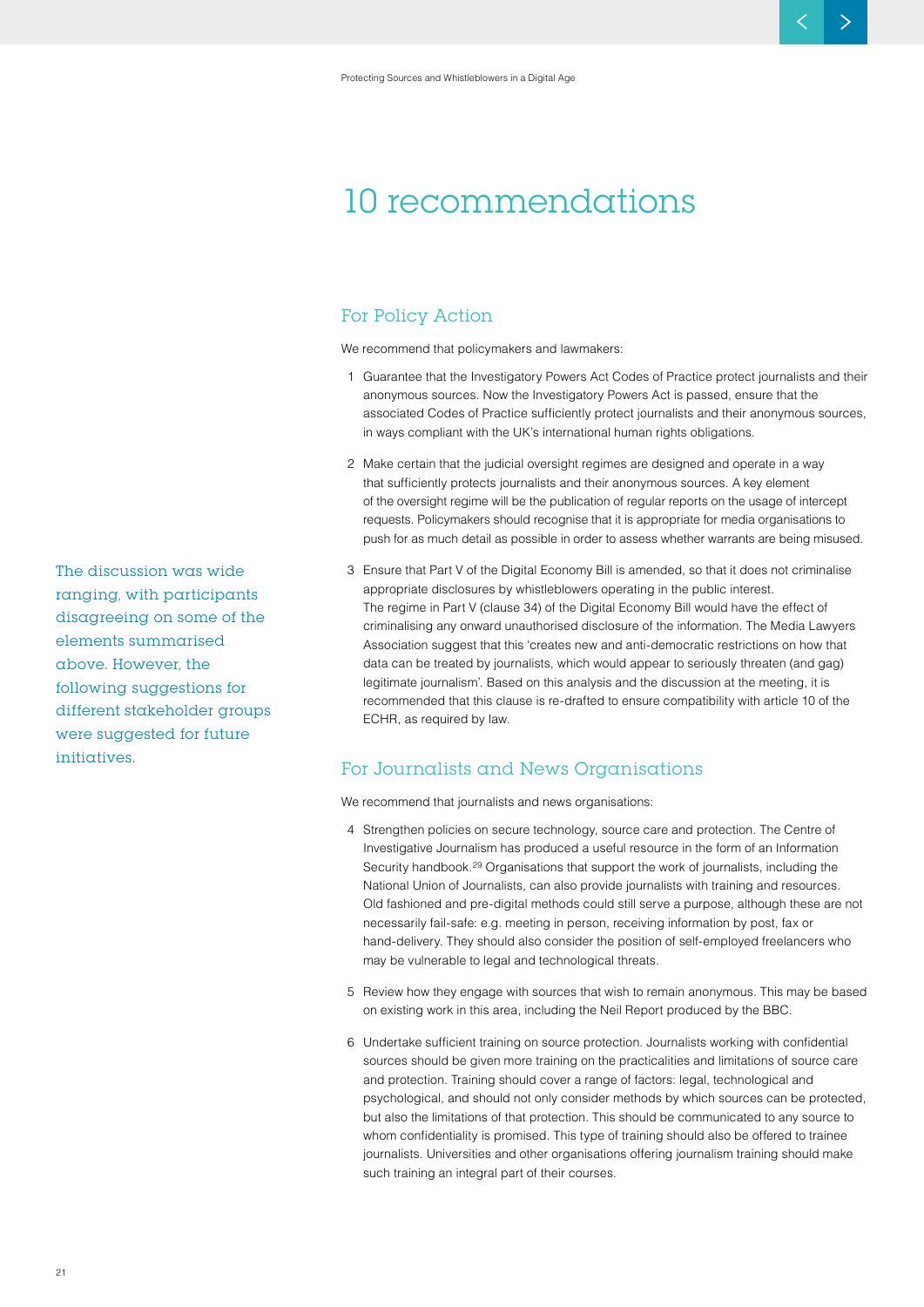#### **For Researchers and NGOs**

We recommend that researchers and NGOs:

- 7 Examine the merits of extending public interest defences for whistleblowers. This research should consider public interest defences that extend beyond employment protection remedies, and into the law of confidence, for example.
- 8 Analyse and see what can be learnt from whistleblowing legislation in other territories. Australia and Ireland provide examples of countries with specific legislation on whistleblowing. Mandatory procedures for whistleblowing could help facilitate and legitimise people in speaking up.
- 9 Seek adequate definitions of journalism and journalists. These remain uncertain in law. In-depth analysis and research, both doctrinal and empirical, would inform the drafting of future legislation that offers specific protections for journalistic source material. Key questions include:
- Whether these protections that focus on protecting public interest activity should go beyond journalists to investigative not-for-profit organisations and others.
- The viability of the argument that there should be a rule-based protection for journalistic source protection, analogous to that which exists for lawyers. This might be explained with reference to the public interest in such a rule existing.
- Whether it is better to adopt as a default position a case-by-case, ad hoc analysis, as to whether a source should be protected on the basis of whether the disclosure of that information was in the public interest.
- Whether there are viable and useful definitions of 'news', 'journalism' and 'journalists' that can be found in other areas of law or in other jurisdictions – for example, in copyright and defamation.
- 10 Produce a public log of cases where source protection is breached, and in what ways. The discussion revealed a range of different experiences and responses to pressure from state authorities and agencies for source disclosure. Empirical research would assist in the following areas:
- What is actually happening? Work should be done to survey and interview the different actors involved in the process of whistleblowing, to gather data on the implications of different rules and approaches in practice.
- How can it be categorised? Work should be done to evaluate and classify the nature and type of material published and gathered as a result of anonymous sources, to assess the extent to which this material could be seen as 'public interest' material, however that might be defined.

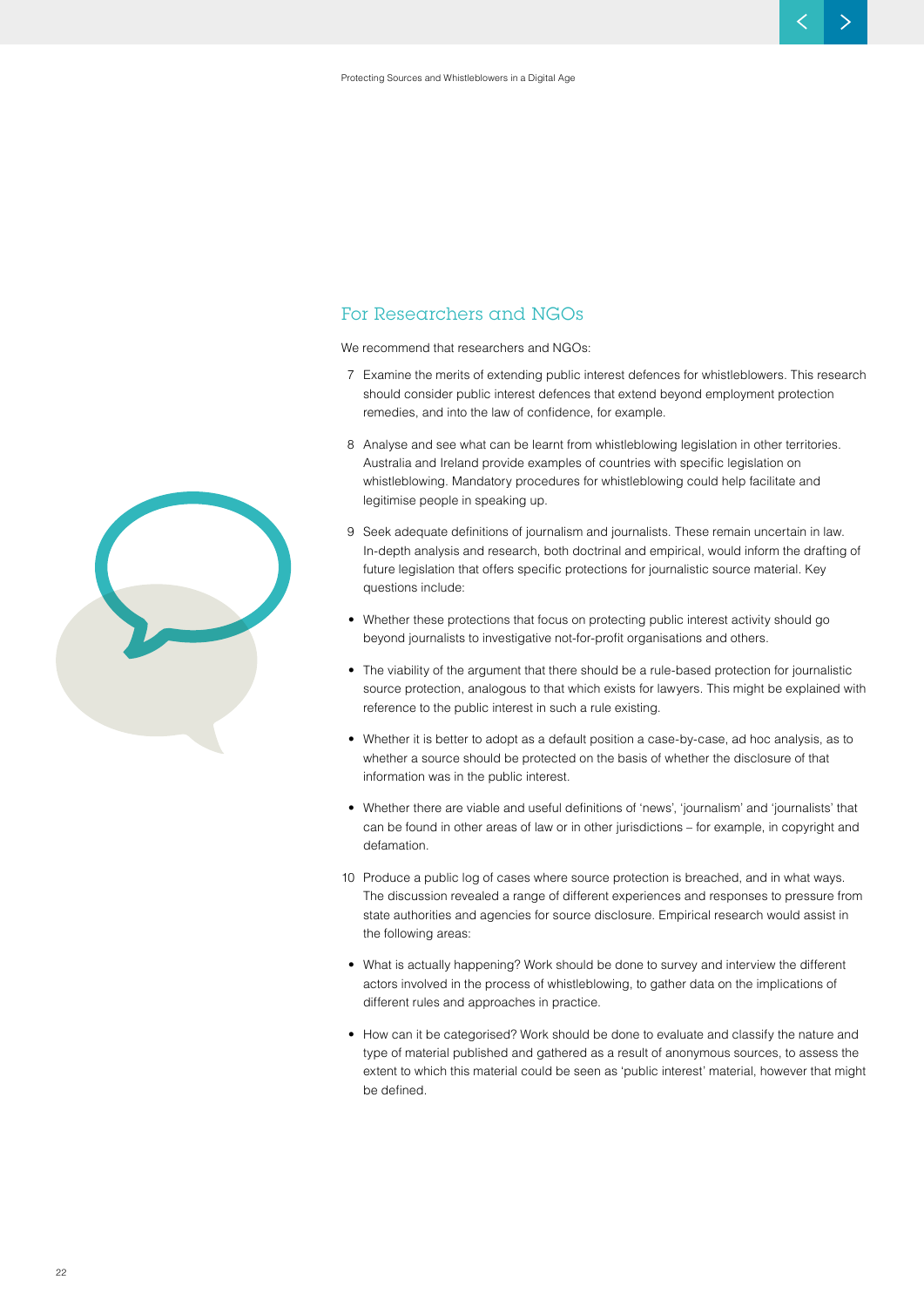#### **Future plans**

The authors of this report propose to:

- Set up a mailing list to develop a rapid response group of informed people to respond to policy developments (such as new laws) affecting investigative journalism and source protection.
- Explore the possibility of future research and research impact funding. This would build on the findings of this meeting and other relevant projects.
- Undertake further empirical research and provide periodic updates on the severity of the threat to source protection in 2017.
- Encourage the formation of an all-party group in Parliament which would have the capacity to highlight and examine issues of source protection and related threats to public interest journalism. The House of Lords Committee on Communications report on the future of investigative journalism in 2012, provided a welcome – albeit fleeting – moment of focus on the challenges facing journalists and the media organisations they work for. Many of the recommendations contained in the report have yet to be pursued. The establishment of an all-party group could act as a continuing forum for dialogue about the importance of investigative journalism, the need for strong source protection, and the challenges posed by government legislation.
- Add further resources to a project website page. This report would be published on this page, along with other materials.

#### Judith Townend

Lecturer in Media and Information Law, University of Sussex and Associate Research Fellow, Information Law and Policy Centre, Institute of Advanced Legal Studies.

Contact: judith.townend@sussex.ac.uk

#### Richard Danbury

Principal Lecturer, Channel 4 Investigative Journalism MA, De Montfort University Leicester, and Associate Research Fellow, Information Law and Policy Centre, Institute of Advanced Legal Studies.

Contact: richard.danbury@dmu.ac.uk(i)(ii)

(i) With thanks to all the participants for sharing their wide and in-depth knowledge of this area, especially those who prepared opening presentations for the discussion. Acknowledgement is also due to Jenna Corderoy for her assistance in note-taking and Dr Daniel Bennett for research support. (ii) All hyperlinks in footnotes correct and accessible at the time of writing.